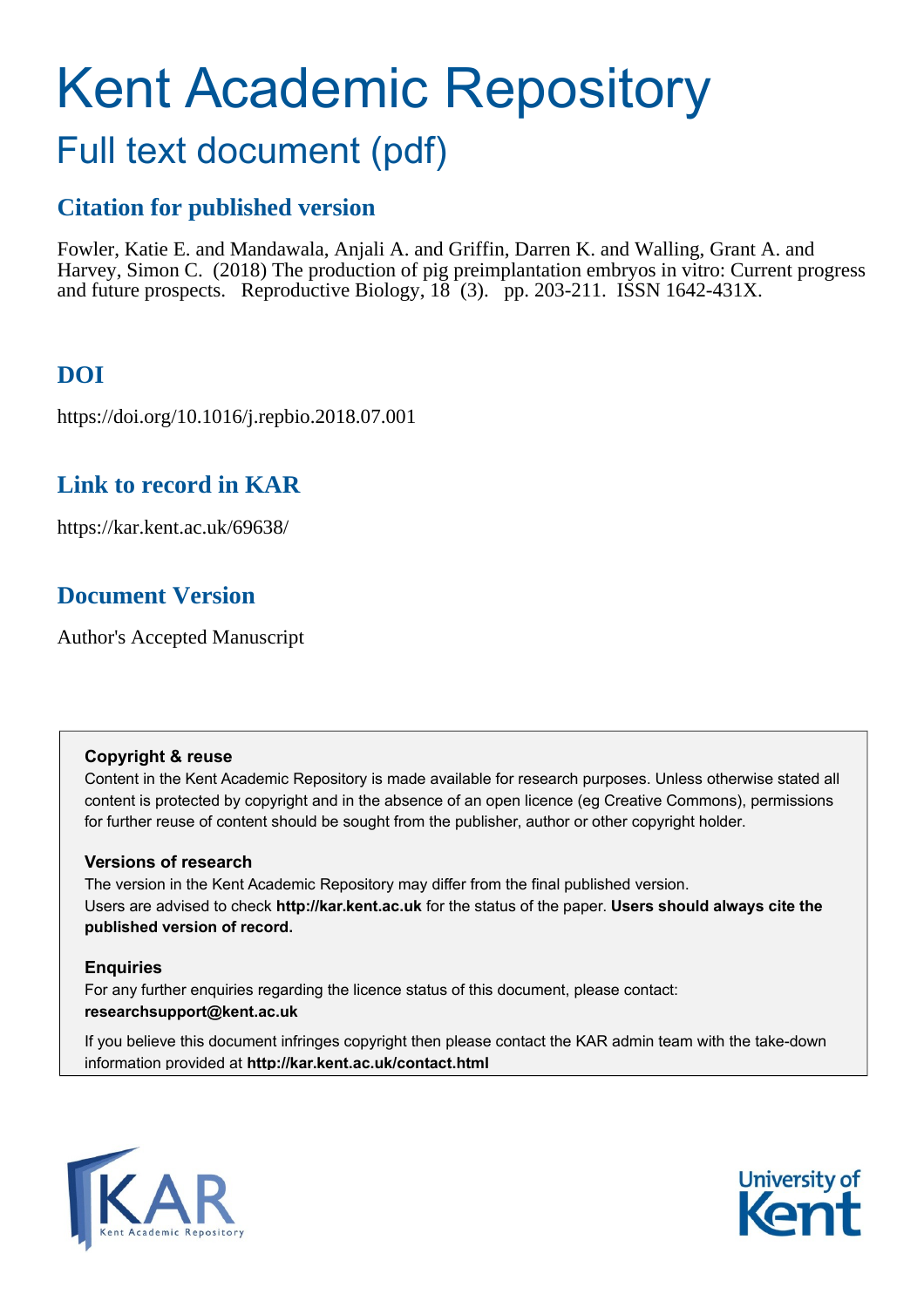| $\mathbf{1}$   | <b>Reproductive Biology</b>                                                                                                          |
|----------------|--------------------------------------------------------------------------------------------------------------------------------------|
| $\overline{2}$ | The production of pig preimplantation embryos in vitro: current progress and future                                                  |
| 3              | prospects                                                                                                                            |
| 4              |                                                                                                                                      |
| 5              | Fowler KE <sup>1*+</sup> , Mandawala AA <sup>1*</sup> , Griffin DK <sup>2</sup> , Walling GA <sup>3</sup> and Harvey SC <sup>1</sup> |
| 6              |                                                                                                                                      |
| 7              | <sup>1</sup> School of Human and Life Sciences, Canterbury Christ Church University, Canterbury, UK                                  |
| 8              | <sup>2</sup> School of Biosciences, University of Kent, Canterbury, UK                                                               |
| 9              | <sup>3</sup> JSR Genetics Ltd, Southburn, Driffield, East Yorkshire, UK                                                              |
| 10             |                                                                                                                                      |
| 11             | *Fowler KE and Mandawala AA are joint first authors                                                                                  |
| 12             |                                                                                                                                      |
| 13             | *Corresponding author:                                                                                                               |
| 14             | Dr Katie Fowler,                                                                                                                     |
| 15             | School of Human and Life Sciences,                                                                                                   |
| 16             | Canterbury Christ Church University,                                                                                                 |
| 17             | Canterbury,                                                                                                                          |
| 18             | CT1 1QU,                                                                                                                             |
| 19             | UK.                                                                                                                                  |
| 20             | Email: katie.fowler@canterbury.ac.uk                                                                                                 |
| 21             | Telephone: +44 1227 921820                                                                                                           |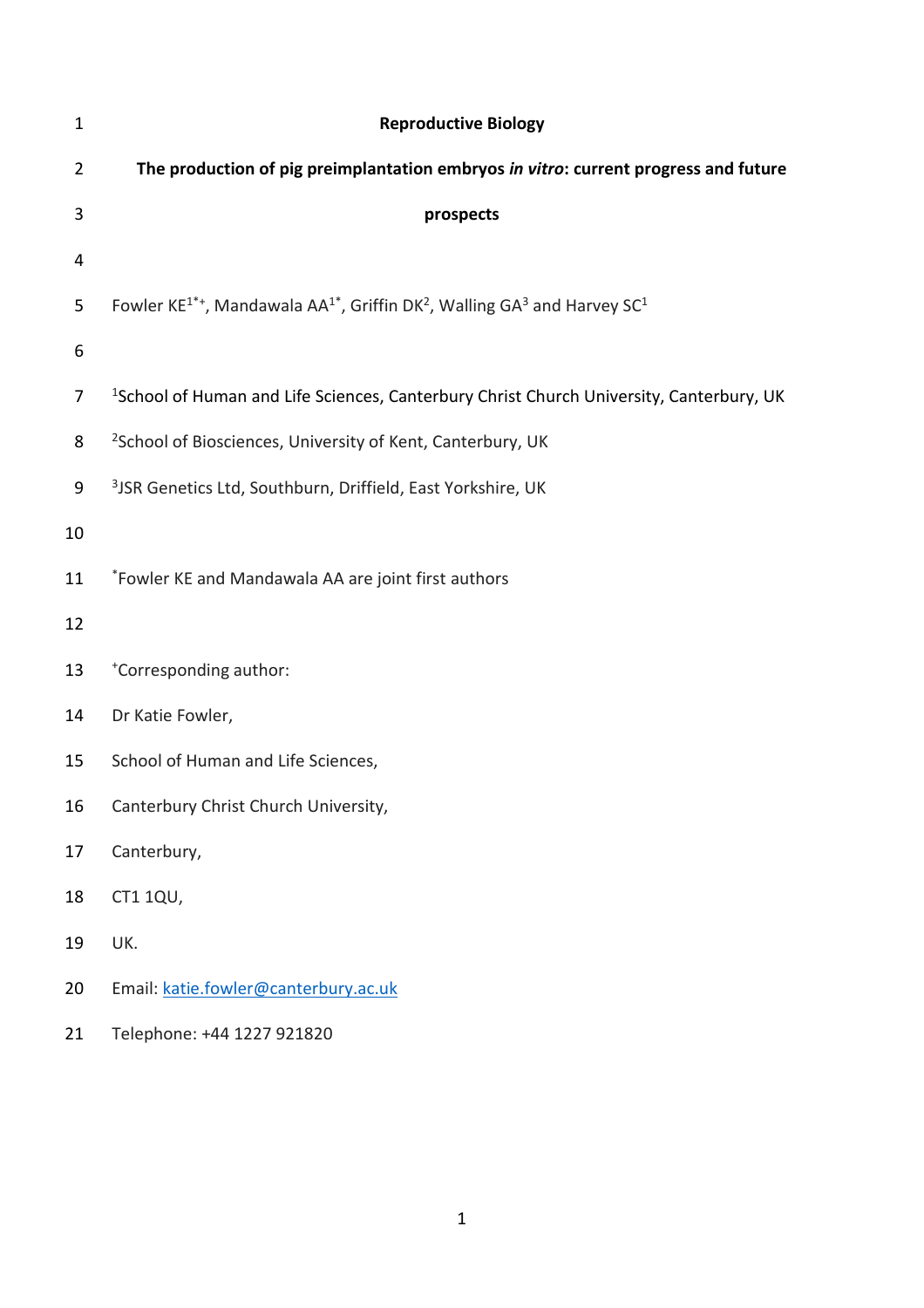#### **Abstract**

 Human assisted reproductive technology procedures are routinely performed in clinics 24 globally, and some of these approaches are now common in other mammals such as cattle. This is currently not the case in pigs. Given that the global population is expected to increase by over two billion people between now and 2050, the demand for meat will also undoubtedly increase. With this in mind, a more sustainable way to produce livestock; increasing productivity and implementing methods that will lead to faster genetic selection, is imperative. The establishment of routine and production scale pig embryo *in vitro*  production could be a solution to this problem. Producers would be able to increase the overall number of offspring born, animal transportation would be more straightforward and *in vitro* produced embryos could be produced from the gametes of selected elite. Here we review the most recent developments in pig embryology, outline the current barriers and key challenges that exist, and outline research priorities to surmount these difficulties.

**Key words:** pig; embryology; *in vitro* fertilisation; *in vitro* production; embryo culture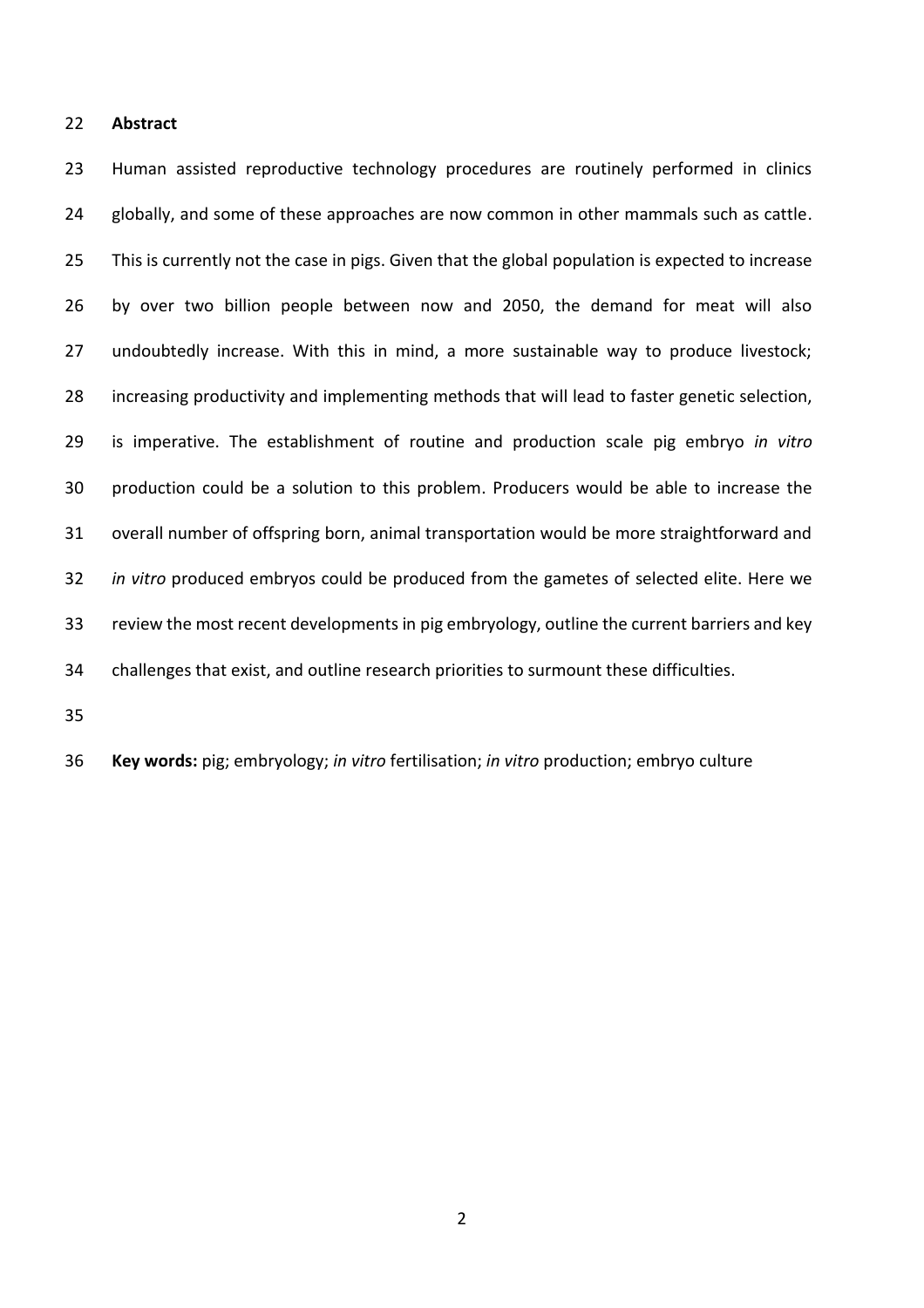#### **1. Introduction**

 Human assisted reproductive technology (ART) procedures such as *in vitro* fertilisation (IVF), preimplantation genetic diagnosis (PGD) and gamete and embryo cryopreservation are well established and implemented in clinics worldwide; in fact in 2016 in the UK alone over 68,000 IVF treatment cycles were performed, resulting in 20,028 births [1]. Similarly, the mouse is widely used as a model for human ART procedures. In domestic farm animals, the motivation for performing IVF, and possibly PGD, is quite different. By 2050 the world population is predicted to increase from 7.6 to 9.8 billion [2], and the *per capita* increase in consumption of meat and milk is expected to increase by 20% [2]. Livestock production is also a significant contributor to global warming [3]. Solving these problems means that more meat needs to be produced from fewer animals in less time. This could potentially place an untenable demand, both on the environment and on food producers without sufficient innovation. This could potentially place an untenable demand, both on the environment and on food producers without sufficient innovation.

 IVP in pigs is an attractive option for research fields such as reproductive biotechnology, transgenesis and biomedicine. Moreover, taking into account the genetic, anatomical and physiological similarities between pigs and humans, transgenic pigs may represent suitable donors of tissues and organs for xenotransplantation, regenerative medicine, as animal models of human hereditary diseases, or as animal bioreactors of recombinant human proteins/biopharmaceuticals [4–14].

 The strategies of IVP that are commonly applied to generate porcine embryos encompass three crucial steps: 1) *in vitro* maturation (IVM); 2) IVF or somatic cell nuclear transfer (SCNT);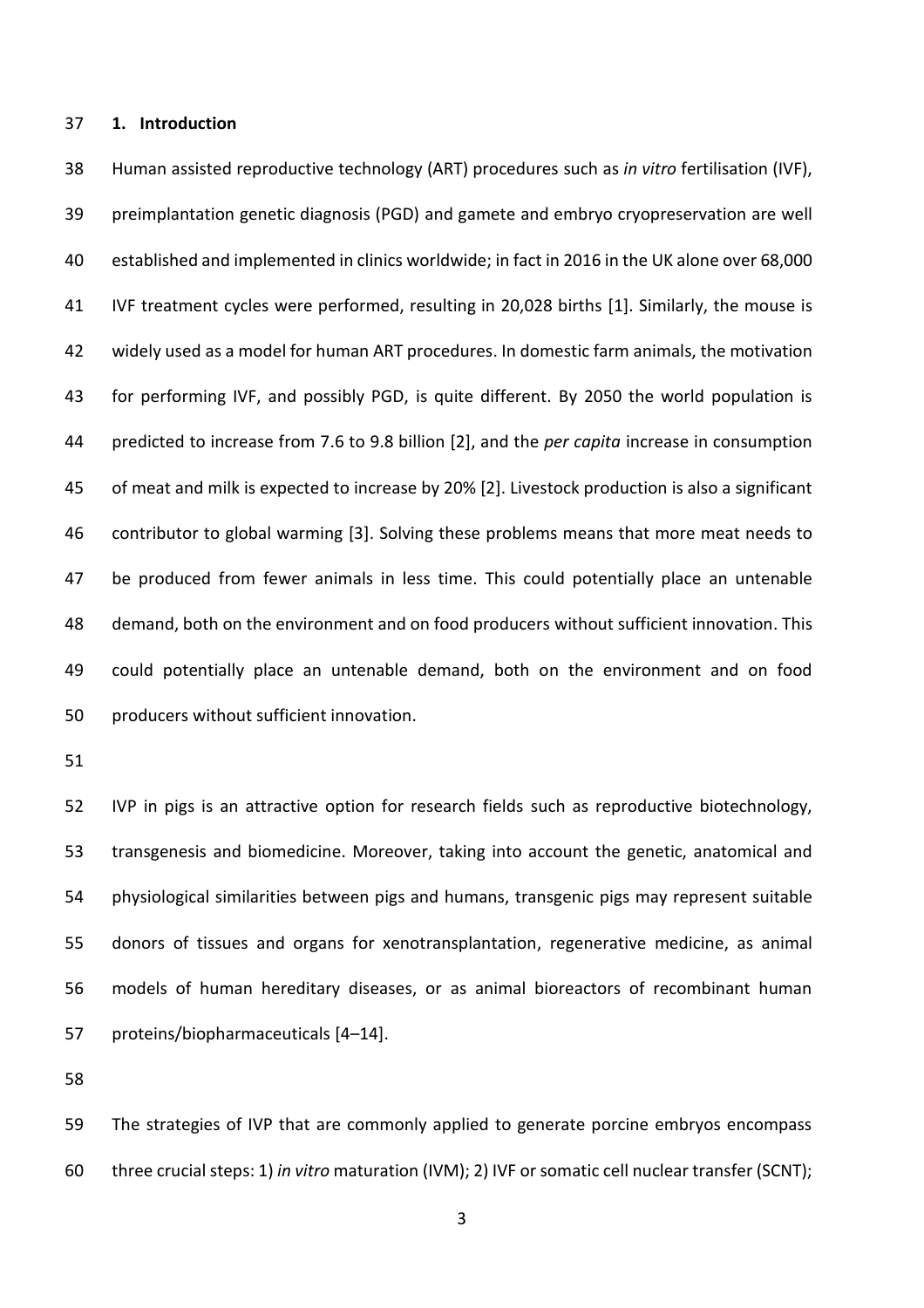and 3) *in vitro* culture (IVC) of fertilised or cloned embryos [15–26]. Although multiple methods have been used to create *in vitro* fertilised or nuclear transferred pig embryos, their developmental potential and quality are low in comparison both to their *in vivo* produced counterparts and to IVP embryos from other livestock species [27–36]. Therefore, more work is needed to achieve the efficient generation of high quality IVP derived pig embryos for the purposes of biotechnological and biomedical research [37–46].

 As pigs account for c.40% of global meat consumption [4] a sustainable supply of pork to both developed and developing countries also requires increased productivity through rapid selection for greater feed conversion efficiency, improved disease resistance and enhanced fertility. With this in mind, IVF, or more specifically, IVP could be greatly beneficial in the following ways.

#### **1.1 Accelerating genetic progress**

 IVP embryos produced from the gametes of selected elite parents represent an excellent resource for improving food production. In recent years, food producers have made use of high-throughput genomic platforms, primarily single nucleotide polymorphism (SNP) chips [5], to determine genetic merit in new-borns. The speed and efficiency at which genetic improvement for such traits can be introduced is however constrained by the delay between conception and birth. Use of IVP embryos would theoretically have the potential to increase 81 selection intensity as the first selection step would occur before the embryo is implanted, 82 thereby immediately removing the requirement to gestate lower genetic merit animals and hence ensuring uterine resource is focused only on the genetically superior candidates.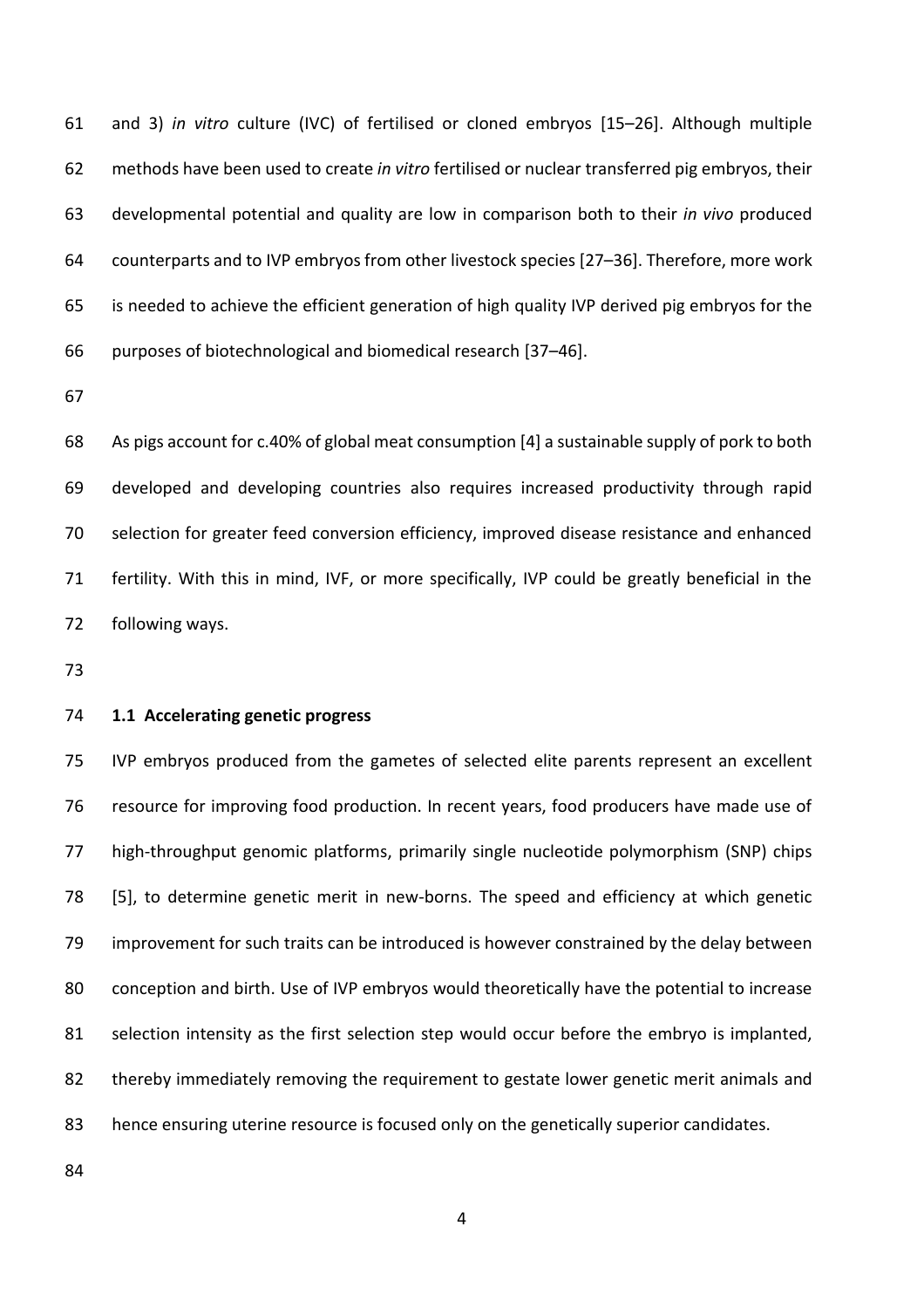#### **1.2 Movement of genetics across international borders**

 As artificial insemination (AI) is widely used in animals of agricultural importance, semen samples (male genetics) are routinely distributed both nationally and internationally. For female genetics however, currently the only option in pigs is to transport live animals for establishing nucleus farms overseas. Use of vitrified IVP embryos on the other hand would facilitate the global transport of genetically superior stock in way that delivered higher animal-welfare, a lower-cost and increased bio-security. Moreover, if the embryos are sexed beforehand, the drawbacks of the waste from genetically unwanted males that have to be reared to market weight, including ammonia, methane and nitrous oxide [7], is eliminated.

#### **1.3 Animal health and welfare**

 Farm animals carry a considerable number of endemic diseases and often it is necessary to 97 move infected, and potentially infected, pigs into a "clean" farm. Current practice involves a pregnant female receiving a hysterectomy with foetuses *in utero*, followed by sacrificing the mother. In contrast, embryos produced in a lab have the potential to be "clean" and could be implanted into recipients on the farm significantly reduced disease risk (explored later). Similarly, when re-stocking a farm, it is imperative to have one supply at a time as mixing multiple populations risks transmission of disease. Embryos on the other hand, could be implanted into existing sows (following improvements in transfer techniques) which means that subsequent live births would receive the endemic immunological challenge of the farm at birth, and thereby would not introduce new disease to the existing population.

#### **1.4 Further benefits**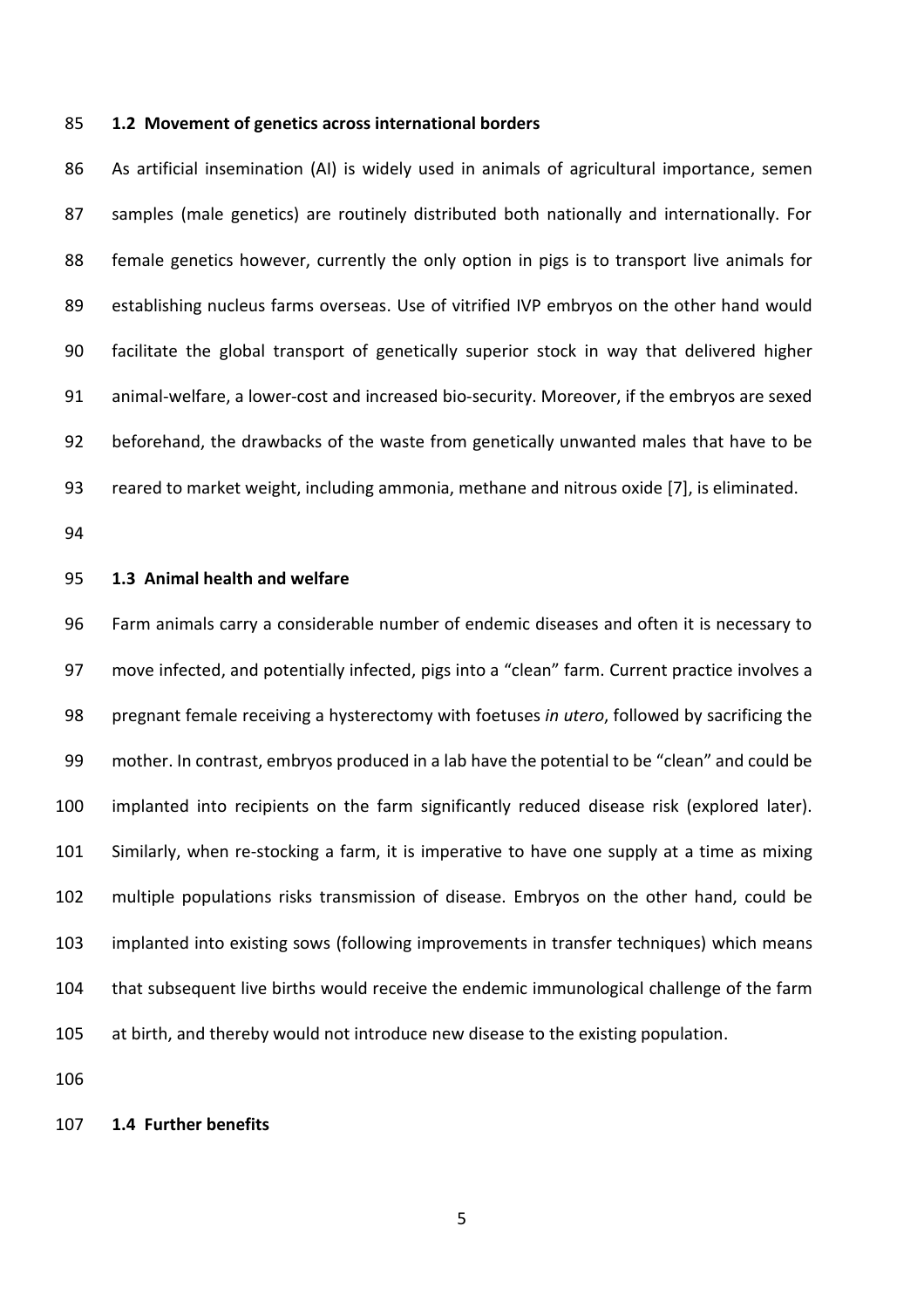By producing IVP pig embryos, a resource for future work on genome editing, which could be used to improve livestock, is created. IVP embryos are also a useful resource for bio-banking, 110 in particular, maintaining biodiversity by preserving rare breeds or lines. Finally, both pig and cattle embryos are an excellent model system for fundamental research into human IVF. Being large mammals, like ourselves, pigs and cattle (and, by extension, aspects of the cell biology of their embryos) have much closer similarity to humans than the classical mouse model for fundamental biological studies. As such, and in addition to other sources of embryos, these could be used to improve media, culture conditions and standard operating procedures when ethical issues preclude direct experimentation on human embryos.

 Cattle IVP is now comparatively well established, thus enabling vast improvements to both beef and dairy production [8,15]; for example, the first use of Karyomapping, (a universal means of detecting chromosome disorders) for non-human purposes has recently been reported in cattle [47]. In pigs however, much work is still to be done and the received wisdom 122 is that pig IVP is notoriously difficult to achieve. Given that challenges previously faced in human embryology have now been overcome, it seems that, with sufficient time and resources, a re-invention of the pig IVP process could be accomplished. Furthermore, with working protocols for embryo biopsy, genetic screening, sexing and possibly genome sequencing there is great potential for success. These benefits are summarised in Figure 1, there however remain a number of significant challenges to the implementation of pig IVP. The purpose of this review is to summarise the state of the art in pig IVP, to outline the key challenges and to provide a road map for research priorities to surmount these.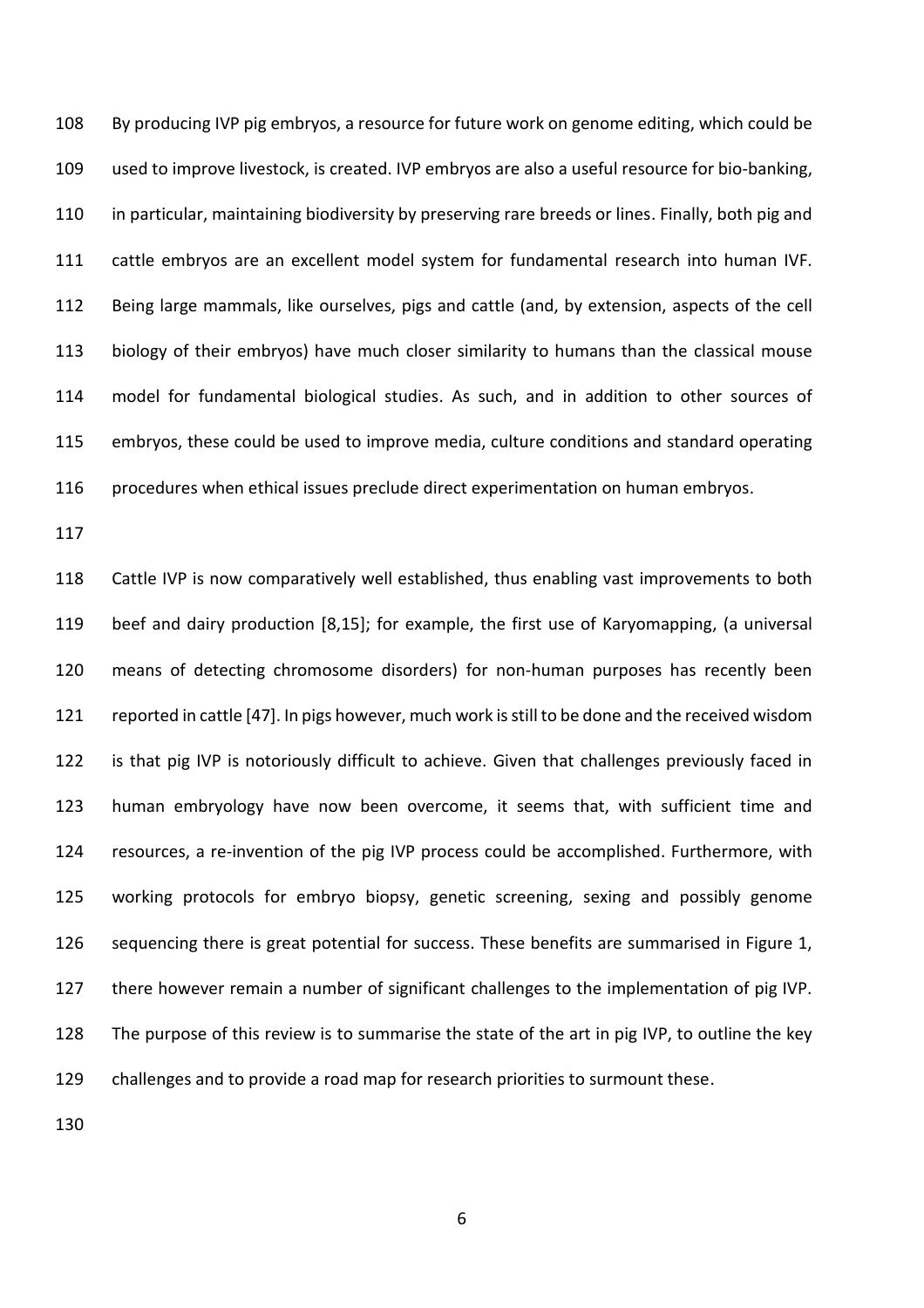#### **2. The challenge of pig embryology and the importance of using chemically defined culture**

#### **medium**

 The strived for, but not yet accomplished, 100% success rate in human IVF procedures is less important in agricultural animal embryological procedures where the key drivers are embryo quantity and cost. Given the comparatively high number of embryos required, the processes of IVM, IVF and IVC in these species is generally referred to as *in vitro* production (IVP). Whilst the first successful pig IVP was reported in 1986, IVP still has a relatively low success rate [16,19,20,48]. More recently, several pig IVP approaches have been developed that successfully generate embryos [34,43,49], however upscaling the process to the levels required for production and commercial implementation remains challenging due to a high incidence of polyspermy, the notorious four cell block (associated with genome activation in mammalian species), and low blastulation rates.

 A significant complication in the production of pig embryos is the high endogenous lipid content. This lipid excess makes the oocytes and embryos look far darker and less transparent under the microscope than mouse or human cells [28], thus hindering the observation of initial indicators of successful fertilisation such as pronuclear development and assessment of morphology, usually the first port of call in human embryology. Studies indicate that pig oocytes contain more than double the amount of lipid (135-156ng) [29,30] when compared to bovine oocytes (58-59ng) [31]. The role of this lipid is not well understood, but it has been hypothesised that pig oocytes use intracellular triglyceride as a source of energy for maturation [29]. Interestingly, however high lipid content has been correlated with impaired oocyte developmental competence and low cryo-survival due to temperature sensitivity [28,37].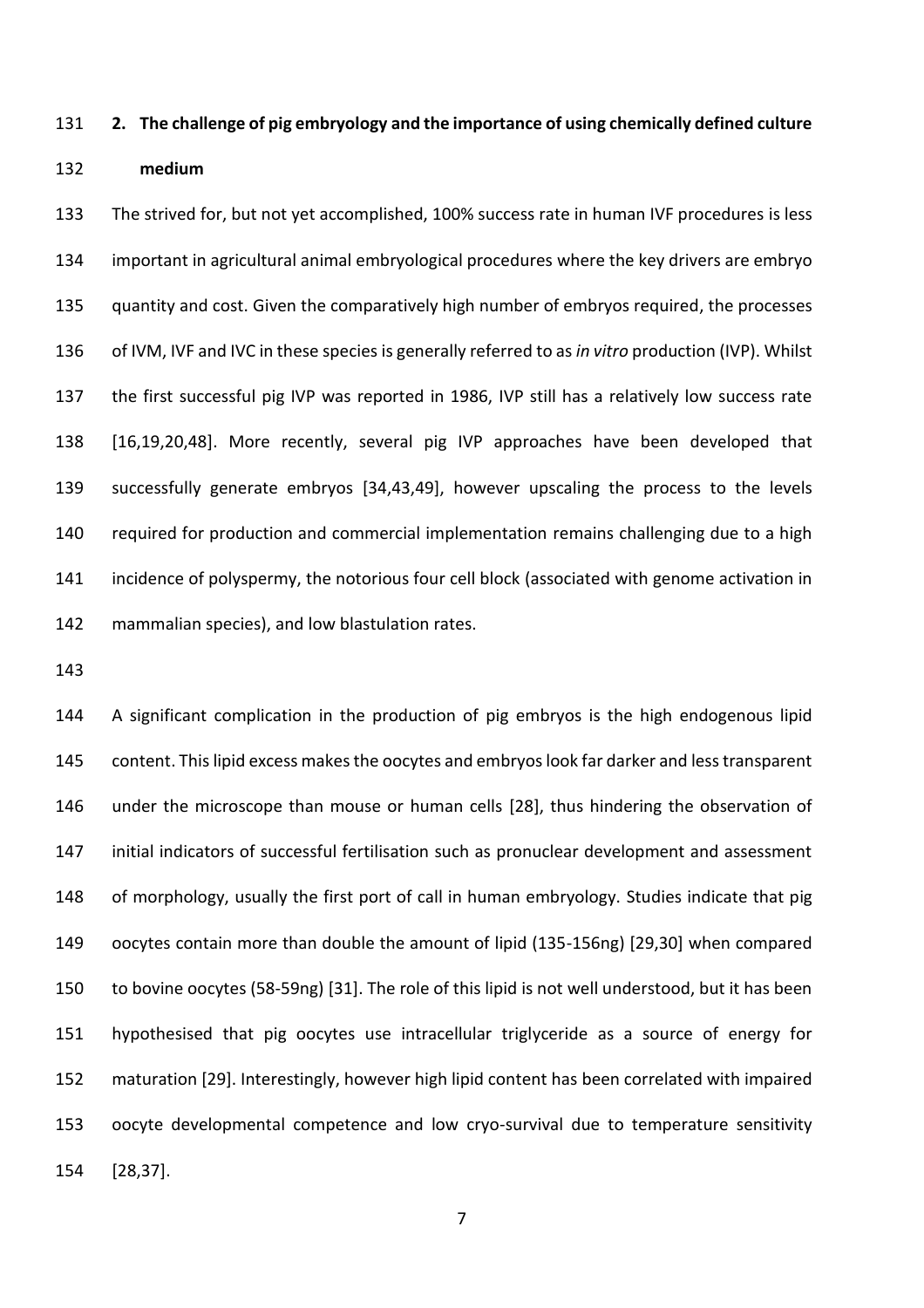When considering embryological procedures in any species, it is important to reflect on the entire process, from oocyte collection and subsequent maturation, to fertilisation, embryo culture and finally cryopreservation of material and/or embryo transfer (where applicable). Ideally, both the maturation and embryo culture medium used are chemically defined, and of a consistently high quality. It is also often the case that media need to be specific to each developmental stage. The use of chemically defined media permits analysis of the impact of the various essential components required for successful embryonic development. Additionally, the composition of chemically undefined supplements, such as human serum albumin (HSA) or fetal bovine serum (FBS), may vary between batches and result in the possibility of media contamination. The following sections reflect sequentially on each stage of the process and these issues are shown in Figure 2.

#### **3. Oocyte maturation**

 It is essential that oocytes are matured to the correct stage (either *in vivo* or *in vitro*) prior to fertilisation. Generally, in order to generate a sufficient volume of oocytes for research, oocytes are harvested from slaughterhouse derived gilt or sow pig ovaries [38], rather embryos being recovered via superovulation and uterine flushing. In part, this is due to complications in the anatomy of the female pig reproductive tract, including, the fact that the uterine horns are coiled with cervical folds [39]. In some cases, ovaries are obtained from non-synchronised animals of unknown age and breed which can make sample control difficult. Further to this, there are also inherent complications in sample acquisition; examples include ovary collection procedures (only a trained person can collect ovaries, and there are associated issues with biosecurity), the distance from the point of collection to the laboratory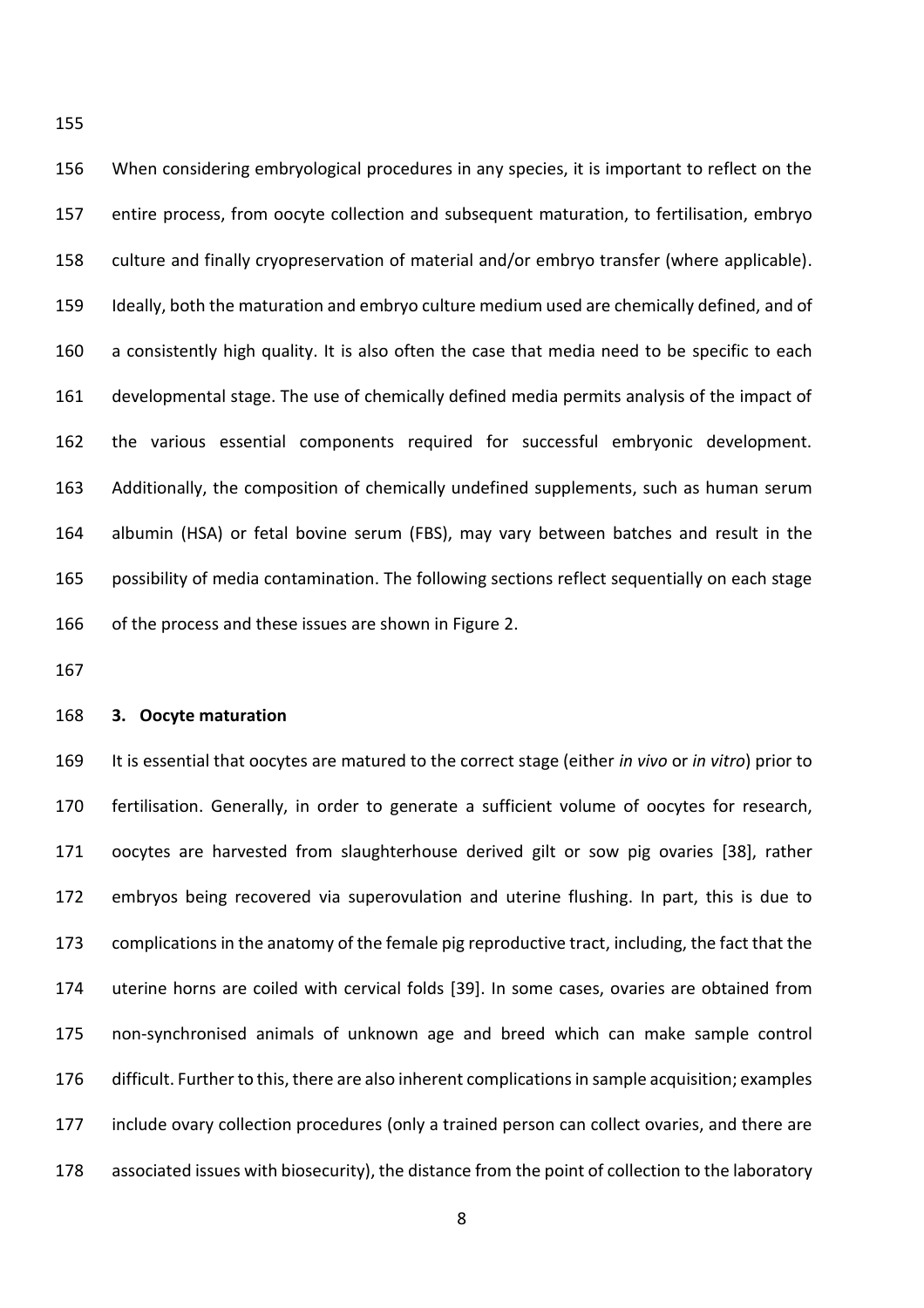and how the ovaries are stored in the laboratory before until and during oocyte retrieval. Interestingly, there is some evidence in the literature that when oocytes derived from sows as opposed to gilts are used for IVF, a higher proportion develop to the blastocyst stage, and that susceptibility to polyspermy may be also be reduced [50–53]. In addition, a primary consideration is ensuring that the mode of oocyte retrieval does not disrupt or damage the cumulus-oocyte-complex (COC), pivotal to oocyte maturation [40]. Cumulus cells provide a range of functions including supporting oocyte maturation (predominantly cytoplasmic maturation) by allowing metabolite transfer via gap junctions, and by raising intracellular cyclic adenosine monophosphate (cAMP) levels to maintain the oocyte under meiotic arrest [41].

 Collected pig oocytes are immature (germinal vesicle stage) and hence, need to be matured (nuclear maturation stage) *in vitro* prior to fertilisation. As mentioned previously, the development of oocyte maturation culture medium is a vital initial step in the process to ensure that both nuclear and cytoplasmic oocyte maturation are achieved and that these events are co-ordinated [54]. This is particularly important given that there is considerable variation in germinal vesicle morphology at the time of oocyte collection [50]. Nuclear maturation involves the processes that reverse meiotic arrest at prophase I and thereby allow resumption of meiosis. In contrast, cytoplasmic maturation describes the vital processes which prepare the oocyte at the germinal vesicle stage to undergo oocyte activation and development following fertilisation, for example, the co-ordinated arrangement of proteins and organelles [51]. Three main types of IVM media are now commonly used; Tissue Culture Medium (TCM)-199, North Carolina State University (NCSU)-23 medium and modified 202 Whitten's Medium (mWM) as those that offer the best oocyte developmental competence.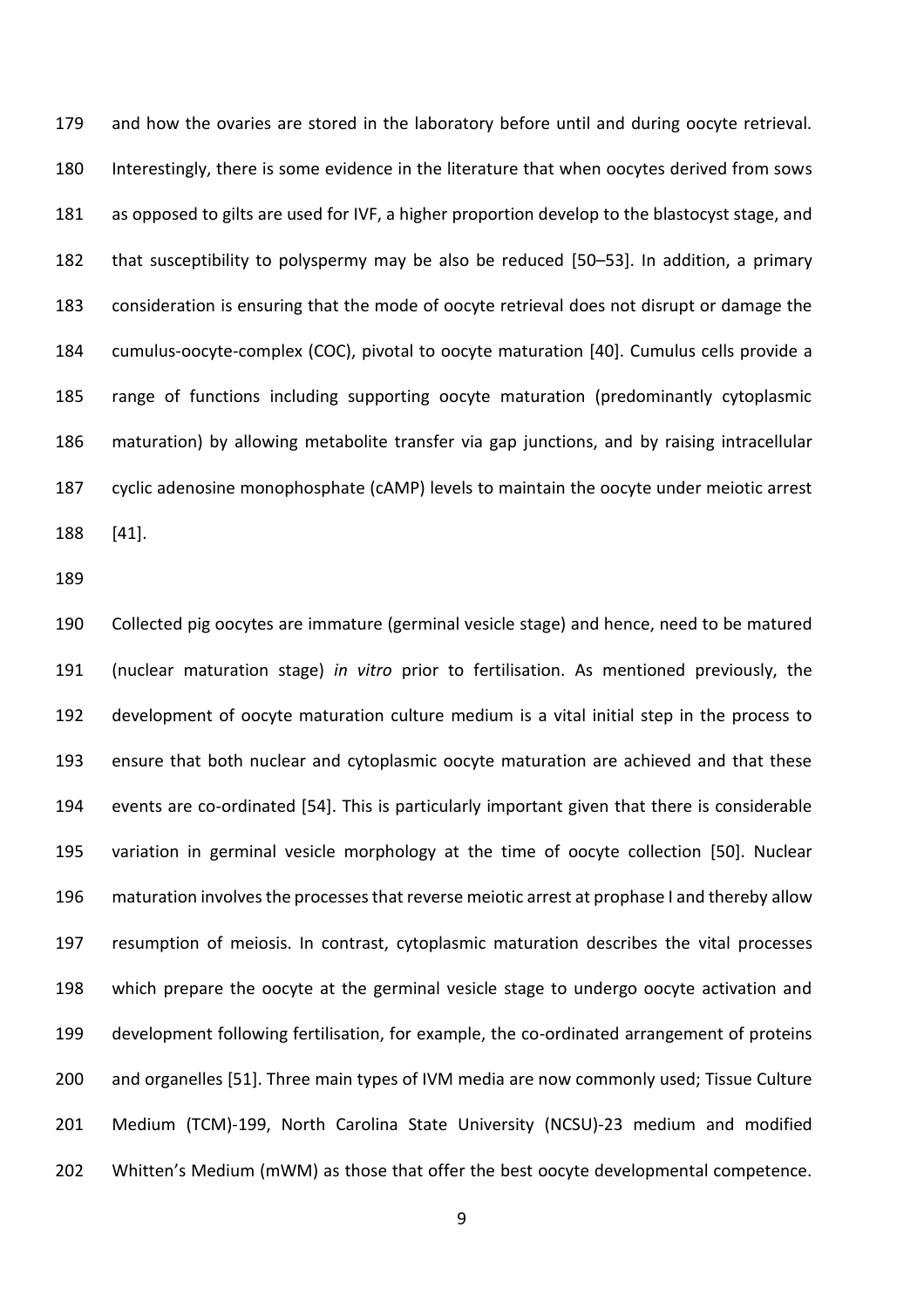203 Whilst the main constituents of these media remain the same, some differences exist (Table 204 1) and there is clear evidence that even quite small changes in the concentration of the individual components can alter success rates. For example, Funahashi and colleagues found that the concentration of organic osmolytes in mWM affected cytoplasmic maturation [52]. 207 In this case, the presence of the organic osmolytes taurine and sorbitol (6mM and 12mM in maturation media that contained 68.49 or 92.40 mM of sodium chloride) had a positive effect on the concentration of oocyte glutathione content, but a higher concentration of sodium chloride (92.40mM) disrupted the organisation of microfilaments in the oocytes [52]. Luteinising hormone (LH) has also been shown to improve cytoplasmic maturation, whilst the presence of both follicle stimulating hormone (FSH) and LH in maturation media has been shown to accelerate meiotic maturation [19]. Glucose and pyruvate have been shown to support meiosis resumption through the pentose phosphate pathway (PPP), consequently leading to improved rates of cytoplasmic maturation [55]. The obvious objective here is to develop a suitable single medium that combines all of these factors and components; a 217 chemically defined media that supports both cytoplasmic and nuclear maturation. Numerous other media supplementations have been investigated, including epidermal growth factor (EGF) [38,56], insulin-like growth factor I (IGF-I) [57,58] and PG600, an approved drug used 220 for the stimulation of the oestrous cycle in gilts. This is a combination of pregnant mare serum gonadotropin (PMSG) and human chorionic gonadotropin (hCG) and has a similar function to FSH and LH [38]. The use of other agents to aid with meiotic resumption (such as forskolin and hypoxanthine) has also been investigated in various different species, but such studies are limited in the pig [59,60].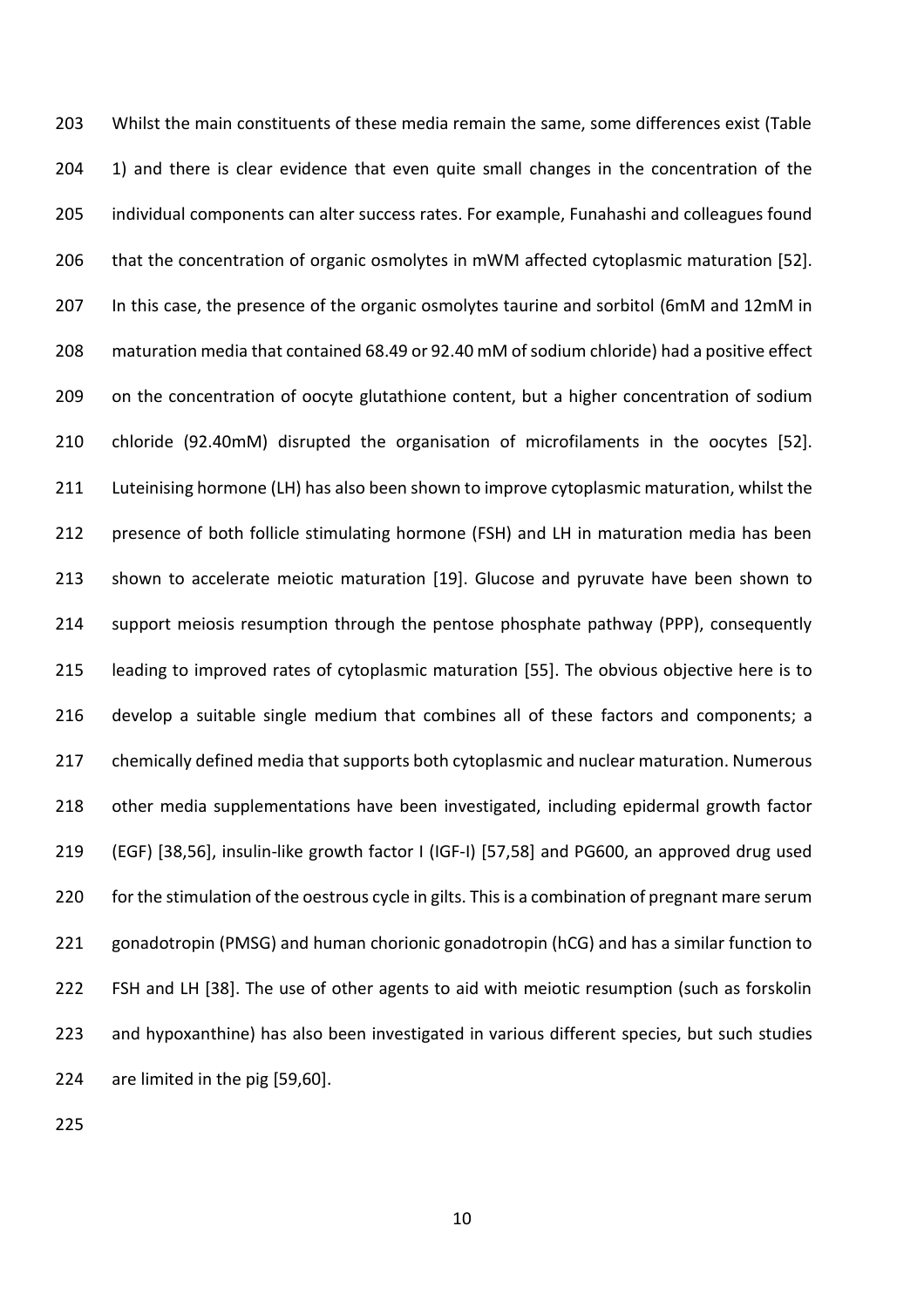As shown in Table 1, IVM media is traditionally supplemented with porcine follicular fluid 227 (pFF) as provides oxidative stress protection and theoretically has the potential to act as a non-invasive biochemical predictor of oocyte quality [61]. In theory, pFF should provide the 229 ideal microenvironment for oocyte development and currently, the supplementation of media with pFF is common. There are however significant complications around this component of media. Routine preparation of pFF requires aspiration from ovarian follicles, centrifugation, filter sterilisation and subsequently storage at -20°C until supplementation of maturation media [62,63]. This means that pFF varies between batches, and will be derived from follicles at, potentially very, different stages of development. To date, proteomic analysis of pFF is limited [64] and characterisation of the metabolomic profile is yet to be achieved. Such analyses have been undertaken in other species and show that follicular fluid is highly complex. For example, analysis of human follicular fluid (hFF) has successfully identified critical roles for a large number of acute-phase proteins and antioxidant enzymes including glutathione transferase, catalase and heat shock protein 27, providing evidence that 240 the human follicle is protected from oxidative stress induced toxic injury during maturation 241 [65]. Additionally, and unsurprisingly, it has been shown that many steroid and pituitary hormones are present in hFF including FSH, LH, prolactin, oestradiol and progesterone, and that the concentrations of these have been correlated with successful follicle growth, oocyte maturation and the secretory activity of the granulosa cells both prior and subsequent to ovulation [66]. Interestingly, a handful of studies have used solely follicular fluid for pig oocyte maturation and subsequent fertilisation *in vitro*. Here, both static (petri dish culture) and non-247 static (rotating, test tube based culture) systems were trialled, with positive results for the non-static, solo pFF culture [67]. There are however, obvious drawbacks to the use of pFF as 249 a solo culture media, the most critical being the chemically undefined nature of the pFF and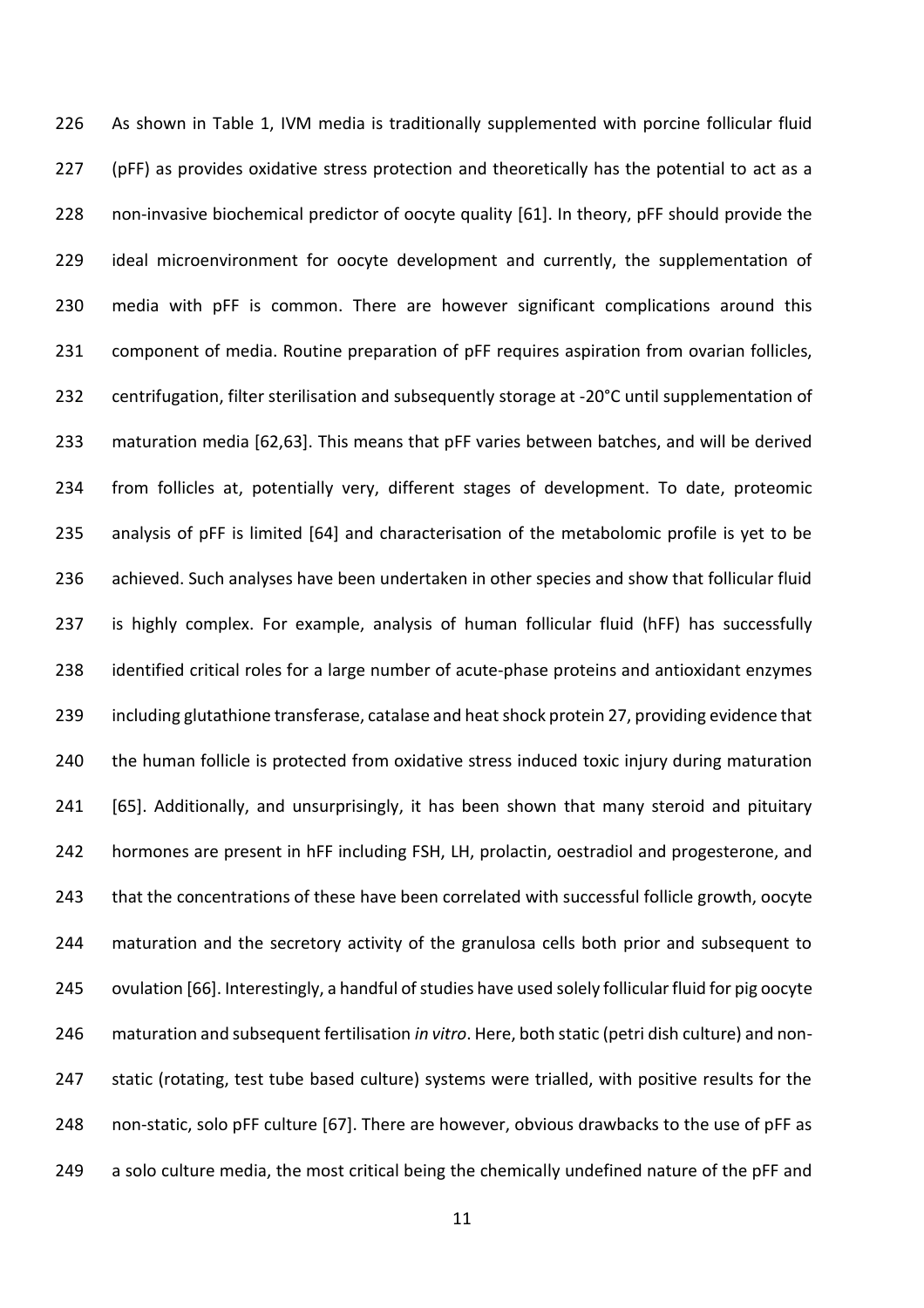size dependent difference in the composition of follicle contents [68]. In fact, the inefficiency 251 of pig IVP has been correlated with follicle size; the smaller the follicle, the less developmentally competent the oocyte [69].

#### **4. Fertilisation**

 Fertilisation results from the successful penetration of an oocyte by a single spermatozoon, which when performed *in vitro*, is achieved by co-culturing oocytes that have been matured 257 to the correct stage with either frozen-thawed or fresh spermatozoa in a fertilisation medium. Generally, due to the difficulties associated with cryopreserving boar semen [70,71], many laboratories opt to use fresh, extended ejaculates as the source of spermatozoa for IVF. The establishment of a block to polyspermic fertilisation is necessary for embryo survival in mammals and it has been shown that polyspermic events are more common during IVF procedures than *in vivo*. As such, the occurrence of polyspermy in pig IVP remains one of the biggest and unsolved challenges in the field [70,72–75]. An obvious solution to minimising the incidence of polyspermy would be to reduce the concentration of spermatozoa during *in vitro*  culture, however reduction in the spermatozoon concentration has been shown to significantly reduce IVF success rates [38,76]. During natural (*in vivo*) mammalian fertilisation, two mechanisms reduce the incidence of polyspermy: fast block and slow block. The fast block depolarises the oocyte plasma membrane by causing an instantaneous change in sodium ion permeability. In sea urchins, this has been shown to occur immediately after sperm first bind with the oocyte, thereby preventing additional spermatozoa-oocyte fusion [77], but remarkably, this phenomenon is yet to be established in pigs. The phenomenon of pre- fertilisation zona pellucida hardening, first discovered in pigs and described by [78] highlighted that the presence of an oviduct-specific glycoprotein–heparin protein complex is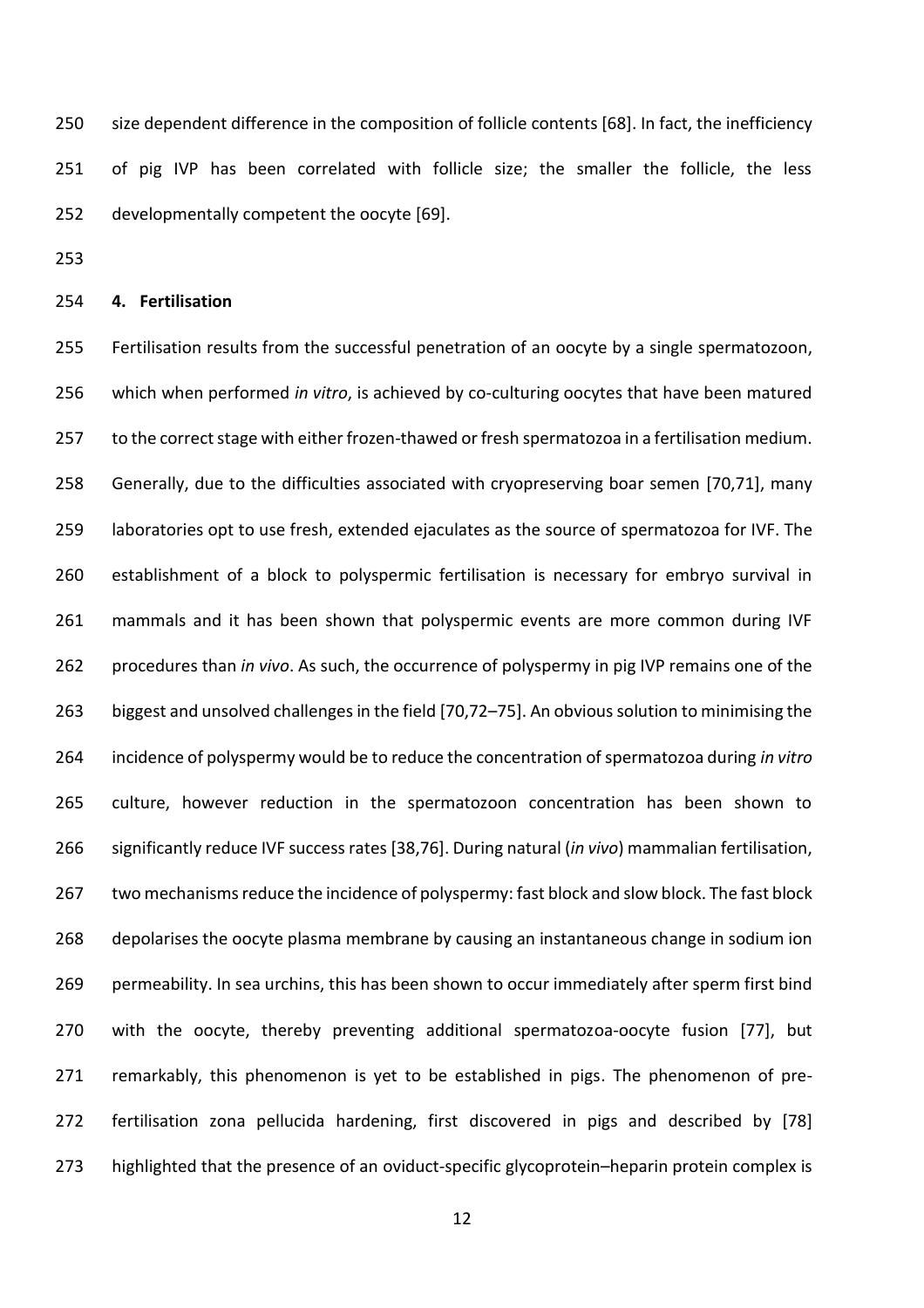274 necessary for the correct regulation of polyspermy in pigs. This again has further implications 275 for the eradication of using biological fluids in pig IVP, which must be taken into consideration. 276 Interestingly, it has also been shown that the addition of snap-frozen pFF (rapid freezing using dry ice or liquid nitrogen) to fertilisation medium reduces the incidence of polyspermy [79]. 

 Whilst *in vivo* rates of polyspermy are not known in pigs, it is clear that elements of ART can increase polyspermy. For example, in comparison to naturally ovulated oocytes obtained via surgical flushing of the oviduct, the incidence of polyspermy was 38% higher in oocytes matured *in vitro* and subsequently fertilised under the same culture conditions [56]. Given that the function of the pig ZP is not well understood, Tanihara and colleagues attempted ZP removal to ascertain the function in pigs. This showed that removal of the zona can actually decrease polyspermic penetration, meaning that the ZP many not be a competent factor for polyspermy prevention in pigs [72]. Interestingly, studies have revealed that similarly to maturation media, alterations in the constituents of fertilisation media can impact associated success rates, especially when considering polyspermy [38,80,81]. Various different compounds such as heparin, bovine serum albumin, ethanol, pentoxyfylline and caffeine have been used *in vitro* to induce the acrosome reaction in mammalian sperm [82]. Caffeine, for example, has been shown to improve sperm motility by increasing levels of cyclic adenosine monophosphate (cAMP) and to have an effect on the induction of capacitation, the penultimate step in mammalian spermatozoa maturation [82,83]. Caffeine may however 294 induce spontaneous acrosome reactions resulting in a higher number of matured sperm cells that are incapable of oocyte penetration [81]. As previously mentioned, polyspermic fertilisation is common in pig IVP, and whilst washing of presumptive zygotes following co-culture has been shown to decrease the incidence of polyspermy somewhat, and that the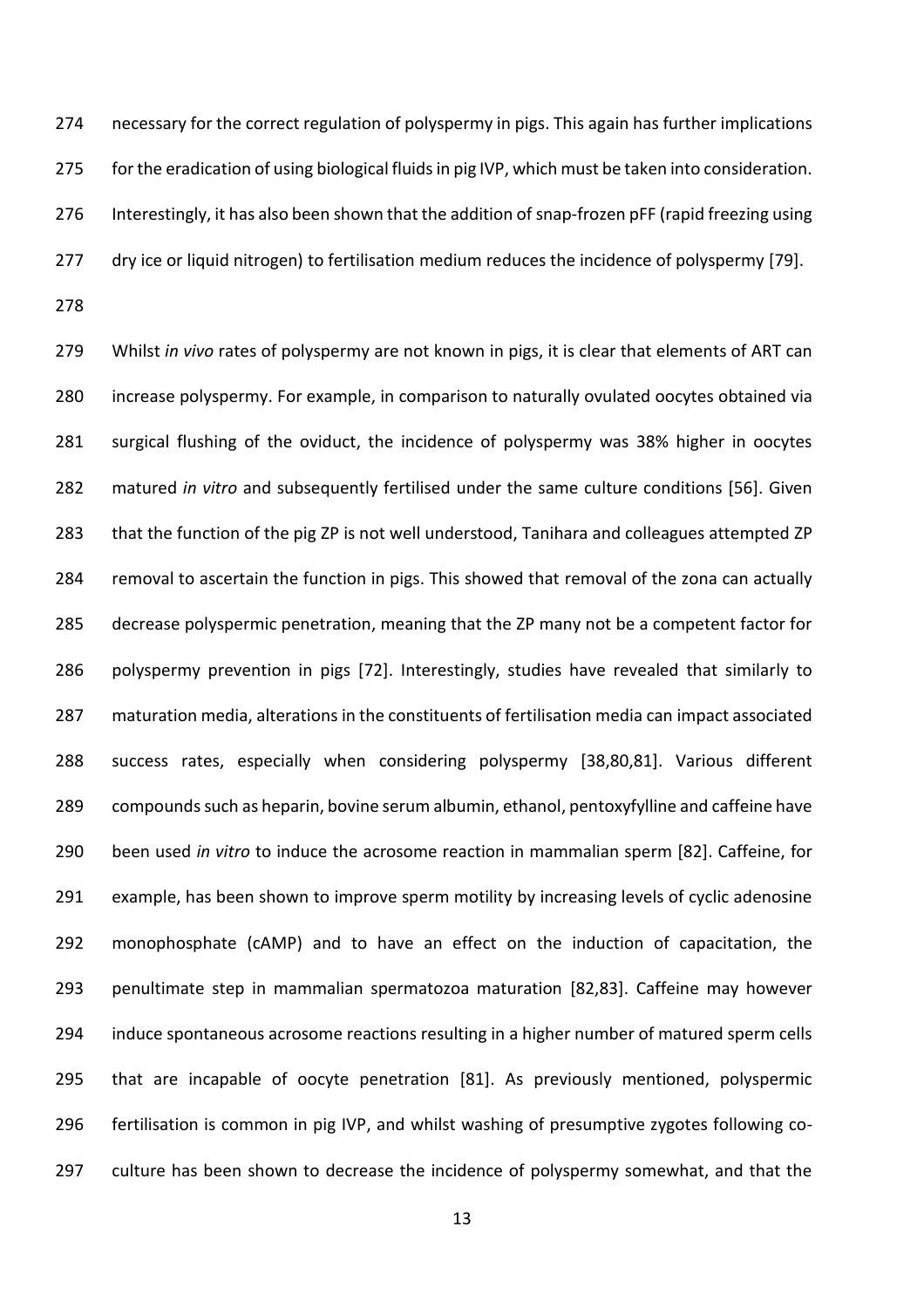sperm preparation method and co-culture time has an effect on monospermic penetration [84], various compounds have been added to fertilisation media to assist with this. Supplementation with adenosine, caffeine, adenosine or pyroglutamylglutamylproline amide, a fertilisation promoting peptide, all increased fertilisation rates, but supplementation with caffeine increased the incidence of polyspermy [85], whereas supplementation with exogenous hyaluronan reduced polyspermic events [86]. The effect of calcium on oocyte penetration has also been discussed in the literature, with fertilisation media supplementation between 7.5 and 10mM successfully increasing the penetration rate [80]. Conversely, and highlighting the importance of media constituent accuracy, pig oocytes can be parthenogenetically activated by supplementation with calcium ionophore A23187; the calcium increase and associated cortical reaction preventing sperm penetration in intact oocytes [56]. As mentioned previously, the concentration of sodium chloride is an important factor to consider in pig IVP media and it has been found that a lower concentration in fertilisation media led to less polyspermic events, an increase in the incidence of male pronuclear formation and elevated oocyte glutathione levels, which is thought to be the main non-enzymatic defence against oxygen radicals in oocytes and enzymes [87]. Another way in which the incidence of polyspermy can be reduced is by the use of intracytoplasmic sperm injection (ICSI), which has been successful in pigs [88–90]. Given the high lipid content in pig oocytes and the associated difficulties in injecting a whole spermatozoon, the process is less successful than in other species; not only is the rate of blastocyst formation lower, but the quality of the embryos is inferior to IVF embryos [91]. This is also not a process that can be easily scaled for IVP.

**5. Embryo culture**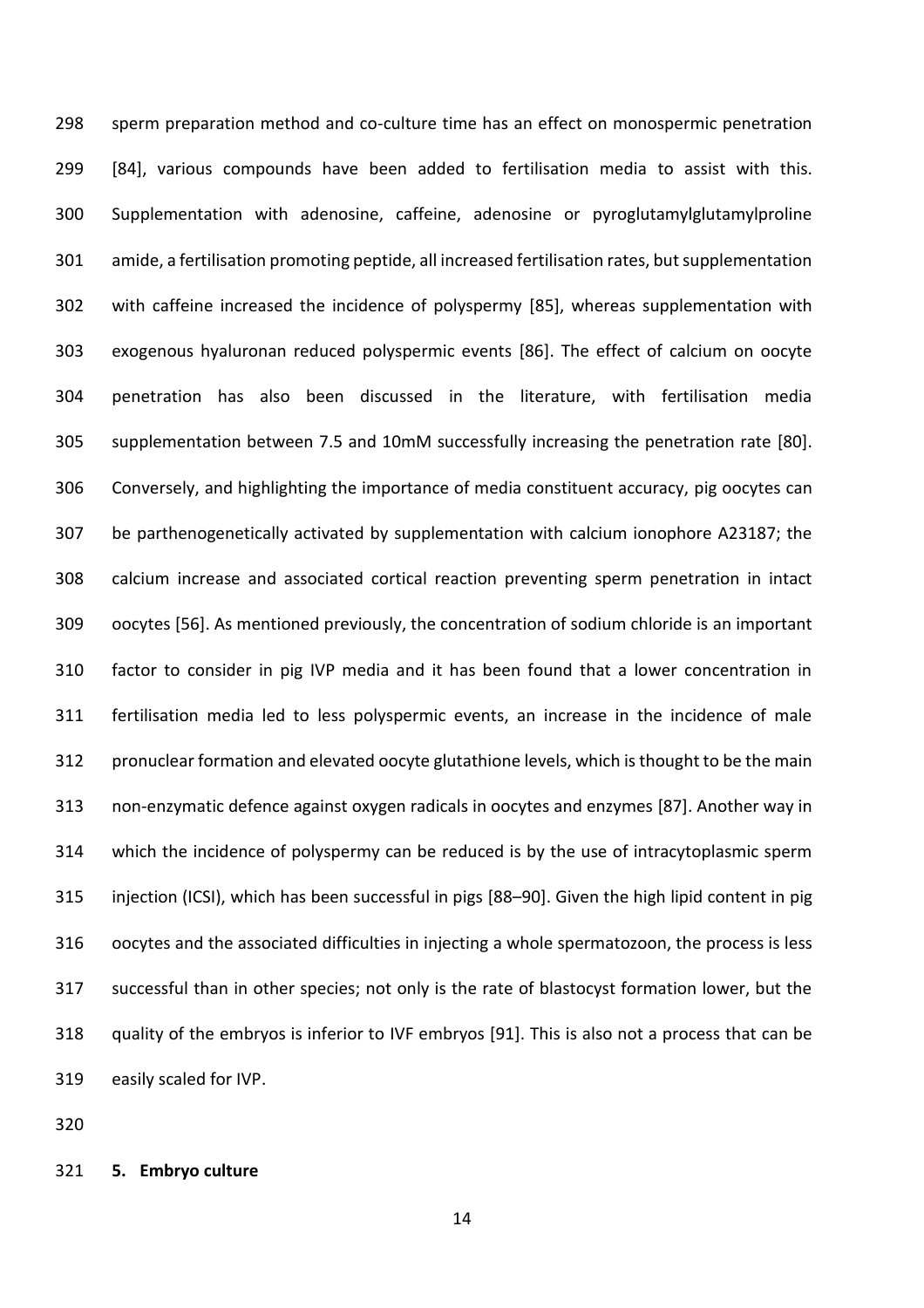For pigs, the literature suggests that *in vitro* fertilisation rates of approximately 45% and subsequent progression to the blastocyst stage of c.30% can be achieved [53,92].These levels of success have been achieved in a variety of media, with work over the last twenty-six years leading to the development of numeroustypes of pig embryo culture media (outlined in Table 1). The majority of pig embryo culture media used today is based on NCSU-23 [21], but Beltsville Embryo Culture Medium (BECM) [22], Whitten's Medium (WM) and Porcine Zygote Medium (PZM) [27] have also been shown to support embryogenesis. Unfortunately, and similarly to the case for maturation media, none of these represent chemically defined media capable of supporting embryo development from the point of fertilisation, to the hatched blastocyst stage. When comparing ingredients, one key issue is that embryo culture media can be very different to the *in vivo* environment. For example, NCSU-23 contains glucose, which is used as an energy source for embryo development, but at a concentration approximately 32 times higher than that found *in vivo* [29]. Such high levels are surprising, given that this concentration is inhibitory in hamster and mouse embryology, but necessary in pigs. Before the embryo's genome is activated, the metabolism of glucose occurs via the pentose phosphate pathway (PPP), rather than by glycolysis [93]. Given that there is evidence that suggests that glucose metabolism via the PPP has been correlated with an increase in reactive oxygen species, this high concentration of glucose in NCSU-23 has successfully been replaced with pyruvate and lactate as alternative energy sources [27,93]. Interestingly, it has been discovered that supplementation of embryo culture media with pyruvate and lactate for the first two days, followed by glucose supplementation for the subsequent four days achieved the highest blastocyst formation rate [94].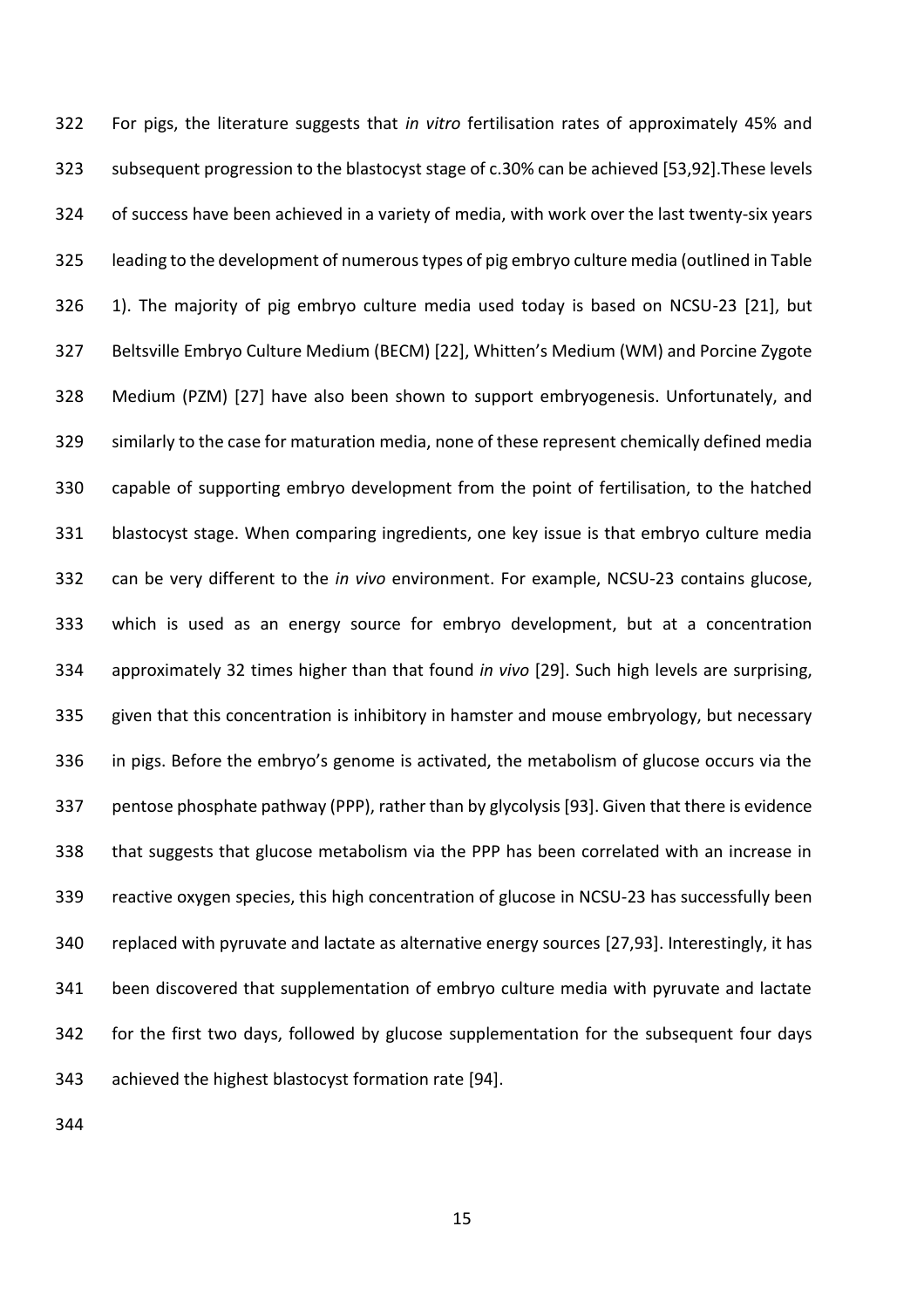Whilst embryo development to the morula and blastocyst stage is successful over 70% of the time, for *in vivo* derived embryos, studies demonstrate a far lower success rate for embryo development using oocytes matured *in vitro*. The "four-cell block" in pig embryo development is a well-known phenomenon; there is conjecture that in pigs the transition from maternal to zygotic control of development occurs at the four cell stage. The mechanism behind this is however not fully understood [92]. Embryo development rates *in vitro* from the 1- or 2- cell embryo to the four-cell stage are lower than rates seen with *in vivo* produced 4- cell embryos that are then cultured *in vitro* [95]. Research has shown that this developmental block can be overcome in a number of ways; by co-culture with oviductal or granulosa cells, the supplementation of culture media with fluid from oviducts or ovarian follicles, as well as modifications to culture media [96]. While these approaches have been useful during the early stages of embryonic development, consistent progression to the blastocyst stage remains a challenge and this again raises an issue for scaling the process to commercial production. Glucose and glutamine are largely used as energy sources in pig embryo culture media; a successful alternative is bovine serum albumin (BSA) which contains amino acids, osmoregulators and pH stabilisers. Similarly, FBS has been shown to be beneficial for continuing embryo development; in fact, it has been shown in one case that blastocyst hatching only occurred in the presence of serum [97]. Similarly, Dobrinsky and colleagues found that the addition of FBS to a defined medium, BECM) supported 80% of the embryos cultured in the study to develop into hatched blastocysts [22]. As discussed previously however, the undefined nature of the serum poses a challenge when attempting to stream- lining pig embryo culture protocols; the potential variation in serum constituents may both impact success rates, and make it difficult to ascertain the source of the problem. It has also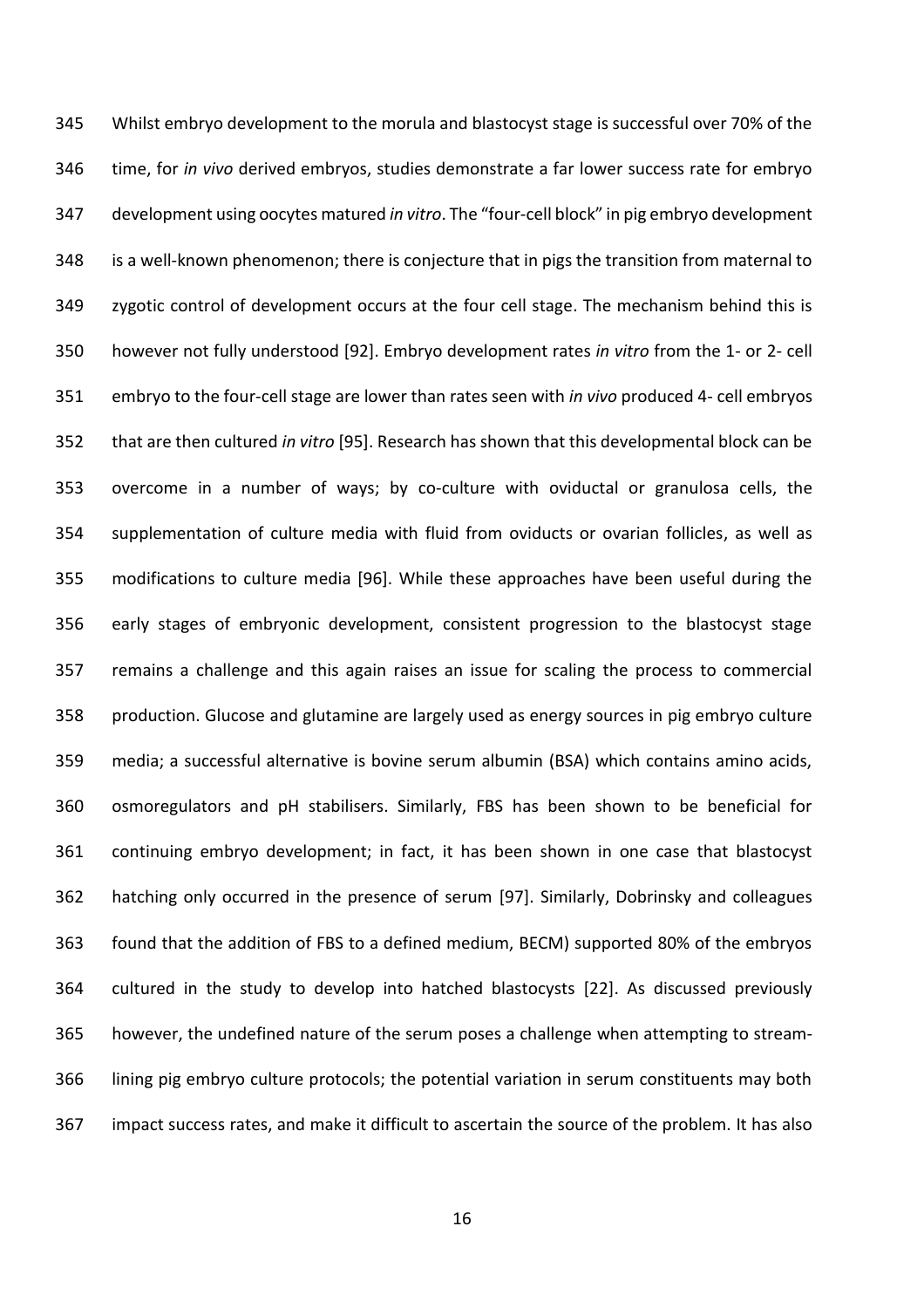been shown that the stimulation of developmental progression from early cleavage to the blastocyst stage can also be achieved by the presence of taurine or hypotaurine [21].

 PZM is another option for embryo culture, with various iterations of this media existing, all based on the same constituents. PZM-5 for example contains twice the concentration of L- glutamine when compared to PZM-4 [27,98]; glutamine has been shown to supports cell growth and is particularly useful for cells that have a high metabolic activity [96]. It has however been shown that whilst a higher concentration of L-glutamine results in a reduction in the production of reactive oxygen species [99], it can also lead to an increased concentration of ammonium due to its instability. Lane and Gardner suggest that whilst a build-up of ammonium may not impact blastulation rates, lower implantation rates may result [100]. PZM-3 is supplemented with BSA, fatty acid free (FAF), to provide the required amino acids to support the metabolic needs of the embryo, whereas PZM-4 is supplemented with polyvinyl alcohol (PVA) rather than BSA. Naturally occurring chemical variations in BSA have been shown to impact embryonic development; this is avoided by the use of PVA, an appealing option due to its chemically defined nature. The effect of oxygen tension on embryo development has been investigated in many species including pigs; while there is no definite conclusion as to the effectiveness of a low oxygen environment on embryo development, evidence suggests that embryo quality can be improved, but blastocyst quality is not affected [101].

 The osmolality of the culture media used is a key factor that influences success in this regard; it has been shown that osmotic stress can have an effect on DNA replication, transcription and mRNA translation, causing cellular damage [102]. There is also some debate in the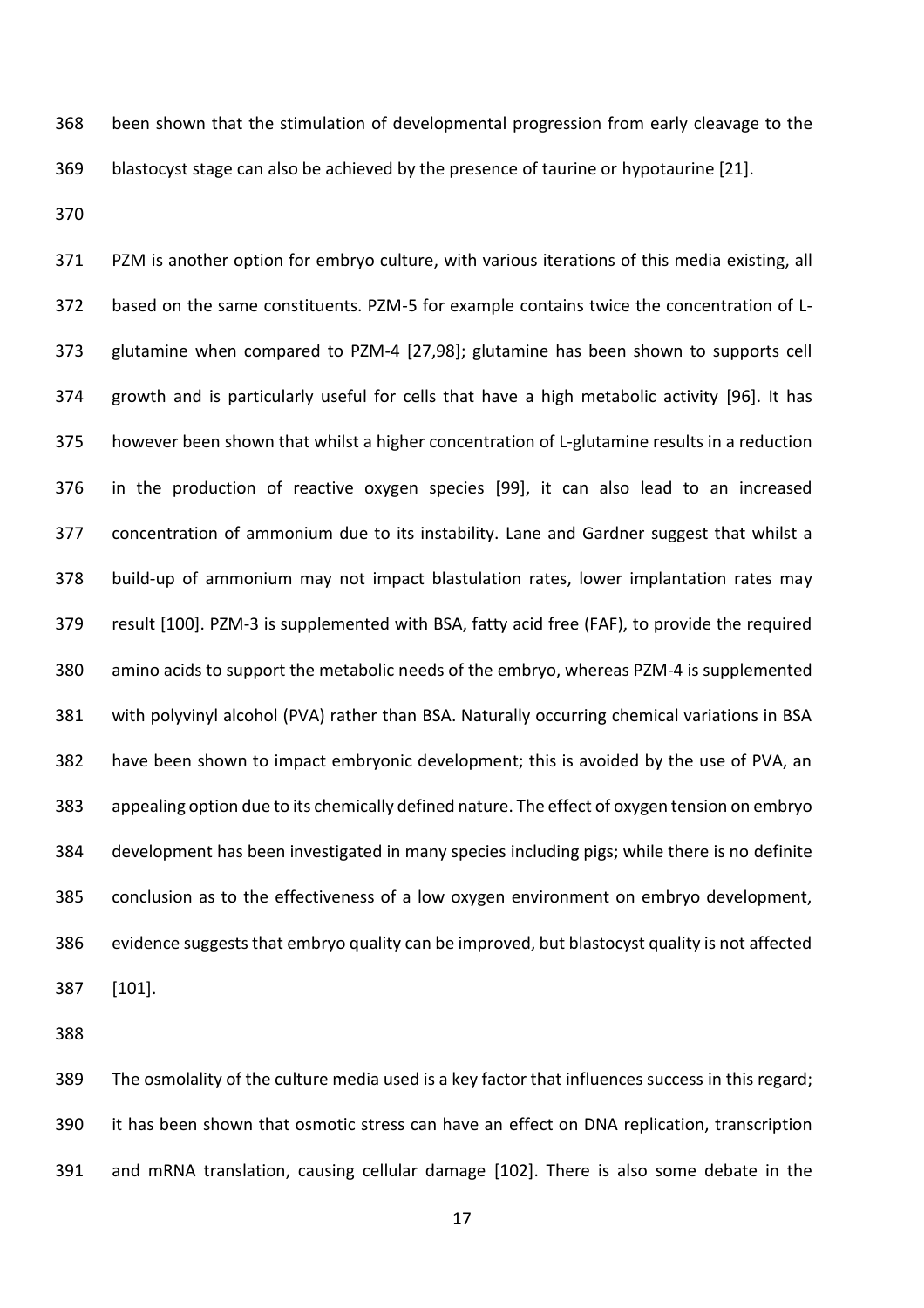literature pertaining to the use, or not, of mineral oil as an overlay during both IVM and embryo culture [103] to prevent evaporation, thereby maintaining the osmotic pressure and the pH of the culture medium being used. Some studies have shown that oocyte nuclear maturation is delayed when using mineral oil [104], and it has been suggested that toxic waste products may accumulate in the media. Conversely, other studies have shown that the use of mineral oil does not affect the time taken for oocyte maturation, or oocyte developmental competence [103]. Oxygen tension, temperature and pH levels *in vivo* have been explored extensively in humans (reviewed in [105]), and have shown that for both successful embryogenesis and subsequent implantation, avoidance of oxidative stress by controlling 401 cyclic variation in oxygen, temperature and pH are important. For example, temperature and pH *in vivo* has been shown to affect sperm motility and overall embryonic development. A similar systematic review is however, yet to be conducted in pigs.

 The exclusive use of chemically defined media does nonetheless come with some drawbacks 406 that have only recently been elucidated. The absence of proteins, growth factors and other naturally occurring components has been shown to have an epigenetic impact on both embryos and the resulting offspring [106–109]. Notably, [110] found that use of chemically defined media can cause alterations in DNA methylation and gene expression patterns in *in vitro* produced pig blastocysts, and that these changes can be decreased by the addition of reproductive fluids in the culture media. This epigenetic impact is not to be dismissed, and certainly warrants further investigation.

#### **6. Verification methods**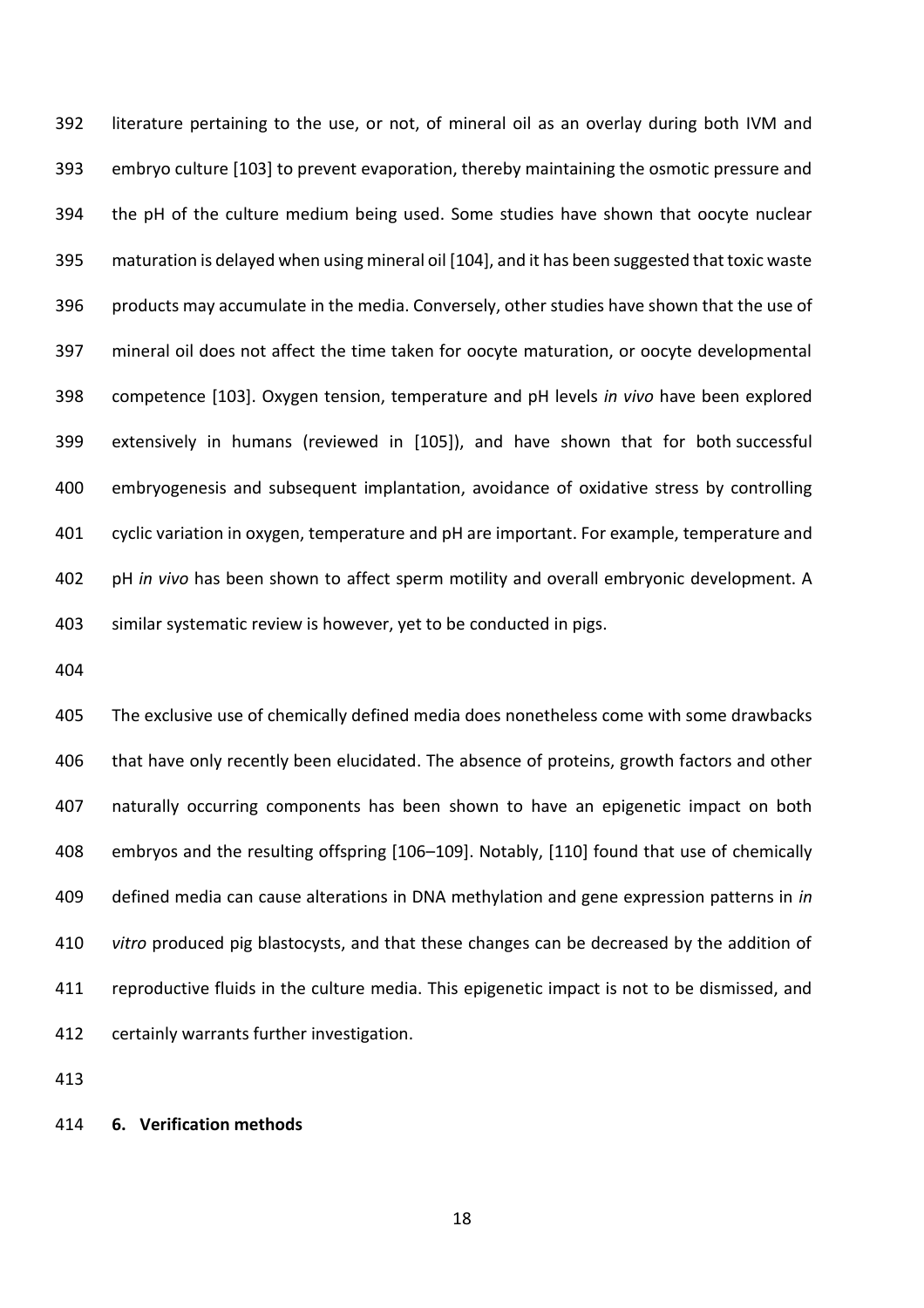The efficiency of IVM and hence, subsequent embryo production can be deduced by investigating nuclear maturation in oocytes [111] using oocyte staining methods. For example, aceto-orcein staining enables confirmation of successful IVM of oocytes by the observation of an intact germinal vesicle or germinal vesicle breakdown [112,113]. The method involves fixing oocytes to slides with methanol and acetic acid (3:1) followed by staining with 1% natural orcein in 45% acetic acid [112]. Whilst aceto-orcein staining allows observation of morphological changes within the nuclei of cells using phase-contrast microscopy [112], others have shown that this technique can result in a significant loss of oocytes during the fixation step of the protocol and that results can be inconclusive for a large proportion of oocytes studied due to ambiguous observations of oocyte morphology and unclear results following staining [114]. Thus, alternative methods involve staining with fluorescent dyes such as 4',6-diamidino-2-phenylindole (DAPI) [115,116] and Hoechst 33342 [117,118], however, a key limitation of the use of fluorescent dyes is the inability to accurately differentiate between the germinal vesicle and germinal vesicle breakdown stages of oocytes. As a solution to this, Prentice-Biensch and colleagues developed a combination staining method using DAPI and anti-lamin A/C antibody (a protein present in the germinal vesicle stage of bovine oocytes [111,119]). This protocol enabled identification of specific stages (germinal vesicle, germinal vesicle breakdown, metaphase I and metaphase II) of nuclear maturation in bovine oocytes [114]. Whilst there is no evidence to date that demonstrates 434 the successful use of the anti-lamin  $A/C - DAPI$  stain in establishing successful nuclear maturation in porcine oocytes, the presence of lamin A/C in the nuclear envelope of porcine oocytes in the germinal vesicle stage [111,119] suggests that the method could be also be used to verify IVM of oocytes in pigs [114]. Methods for the observation of nuclei within embryos include the use of a rapid fluorescent staining method which included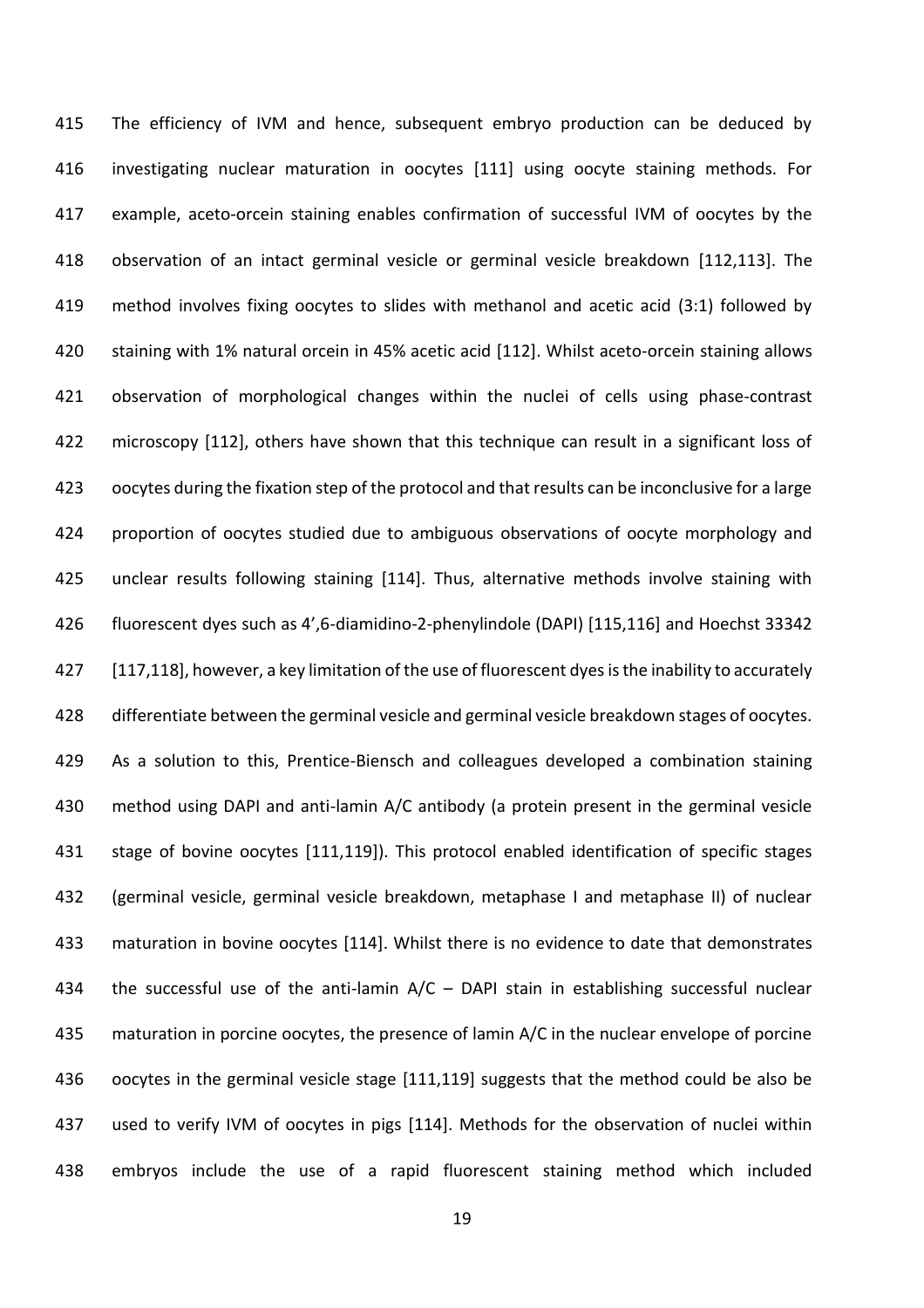counterstaining embryos with trypan blue, followed by staining with Hoechst 33342. This technique was applied in various mammals including animals of agricultural importance such as pigs, cows and sheep [120]. Such methods have however now been superseded by non- invasive approaches, including the development of time-lapse devices, incubators with integrated time-lapse functionality. Here, culture conditions are less disturbed and various morphokinetic parameters can be analysed, such timings of cleavage timings and how these parameters may be indicative of ongoing embryonic development [121]. Such studies in the pig are limited [122], and therefore the routine integration of such technology in pig embryology is currently not feasible, but this is inevitable in the near future.

#### **7. Embryo transfer**

 Subsequent to the processes involved in embryo culture is either embryo storage, or embryo transfer (ET). The first successful ET in a mammal was in 1890, and since then, in cattle much progress has been made; in fact, ET in this species is now relatively commonplace, and has 453 been for over 40 years [123]. This is not the case in pigs. Until relatively recently, the only option for ET in pigs was surgical implantation; this is costly and high risk when compared to routine AI. More recently, non-surgical deep intrauterine (NsDU) ET of non-sedated gilts has become an option [39,124]. This is a far more attractive option for the industry to consider, particularly given that recent studies have demonstrated that transfer of vitrified, *in vivo* produced embryos morulae or blastocysts is successful [125]. Given that consistent progression to these stages is challenging in pig embryology, there is a school of thought that suggests performing early NsDU ETs to avoid this common developmental block. One of the 461 putative major problems in ET is asynchrony between the embryos transferred and the uterus of the recipient; this means that usually, a large number of embryos (over 30 in most cases)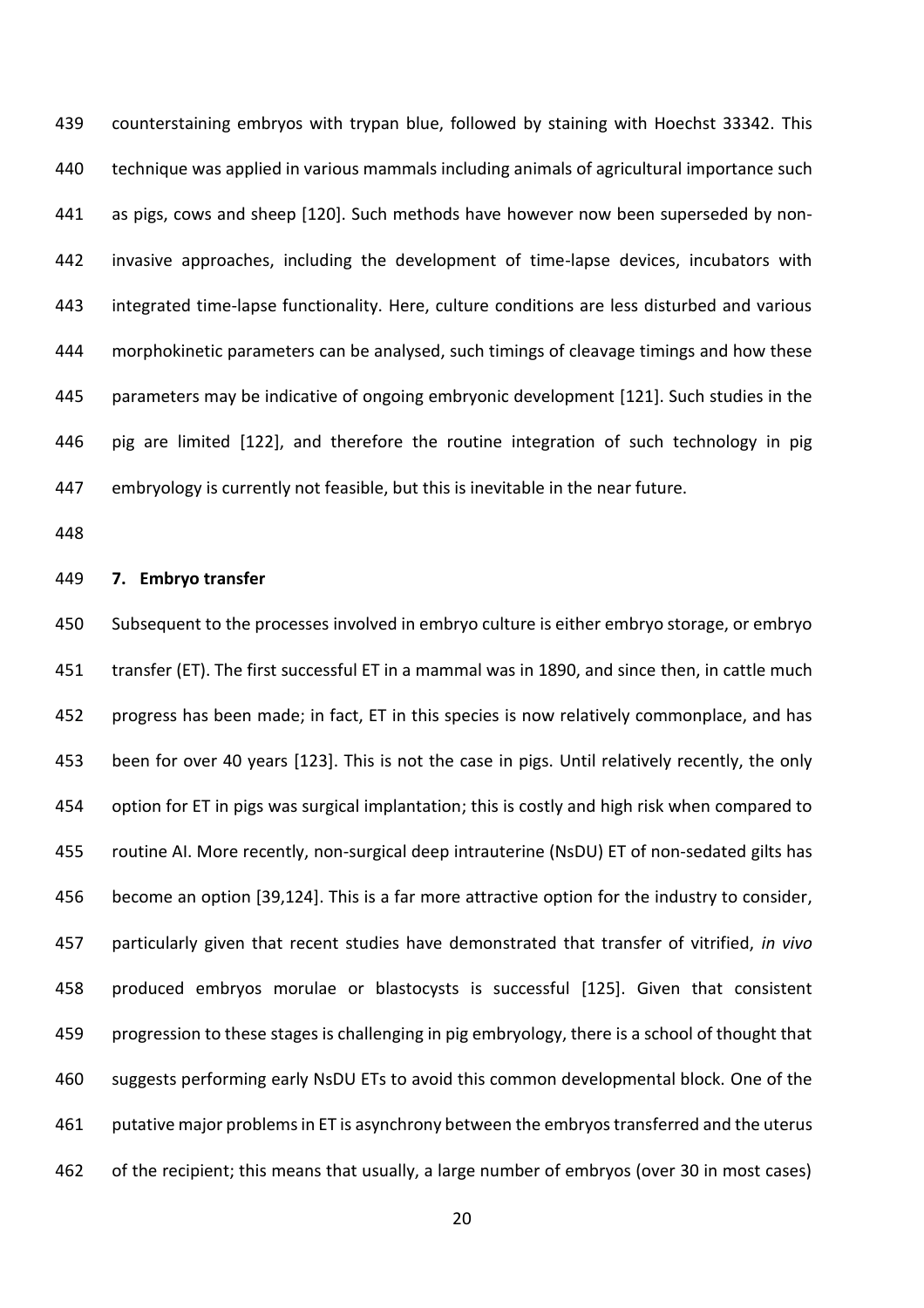463 [38] are transferred to the recipients to increase the likelihood of pregnancy. Given that pig IVP is not particularly robust, this adds to the problem; over double the number of embryos that have the chance of implantation need to be produced for every transfer.

 Whilst vitrification and subsequent shipping of cattle embryos is now relatively commonplace, this is not the case in pigs. The improvement of such downstream processes would assist in making pig embryo transfer procedures more achievable and cost efficient 470 [124]. The current process in pigs is not well described and has many limitations, as comprehensively reviewed in Mandawala *et al*., 2016 [126]. Additionally, there are also implications of vitrification and thawing in an agricultural environment – particularly the increased contamination risk and issue of upscaling protocols to facilitate larger sample numbers.

#### **Conclusions and future prospects**

477 It is clear from the success achieved in cattle [8,15] that ART and IVP have the potential to be 478 transformative techniques in pigs. It is however also clear that, despite recent progress, significant challenges remain. The ultimate aim of a successful pig IVP system would therefore involve: 1) generating pig embryos from mothers as young as possible, to reduce generation times; 2) genetic profiling of embryos, including sexing, use of SNP chips and sequencing; 3) transport and selective implantation of embryos on farm. As discussed above, in pig IVP, problems usually arise with the number of embryos that develop to the later stages of development and therefore the need for chemically defined media for oocyte maturation and embryo development is critical. Given that IVM currently requires media supplementation with pFF, determining the critical component(s) of pFF is therefore a priority. Other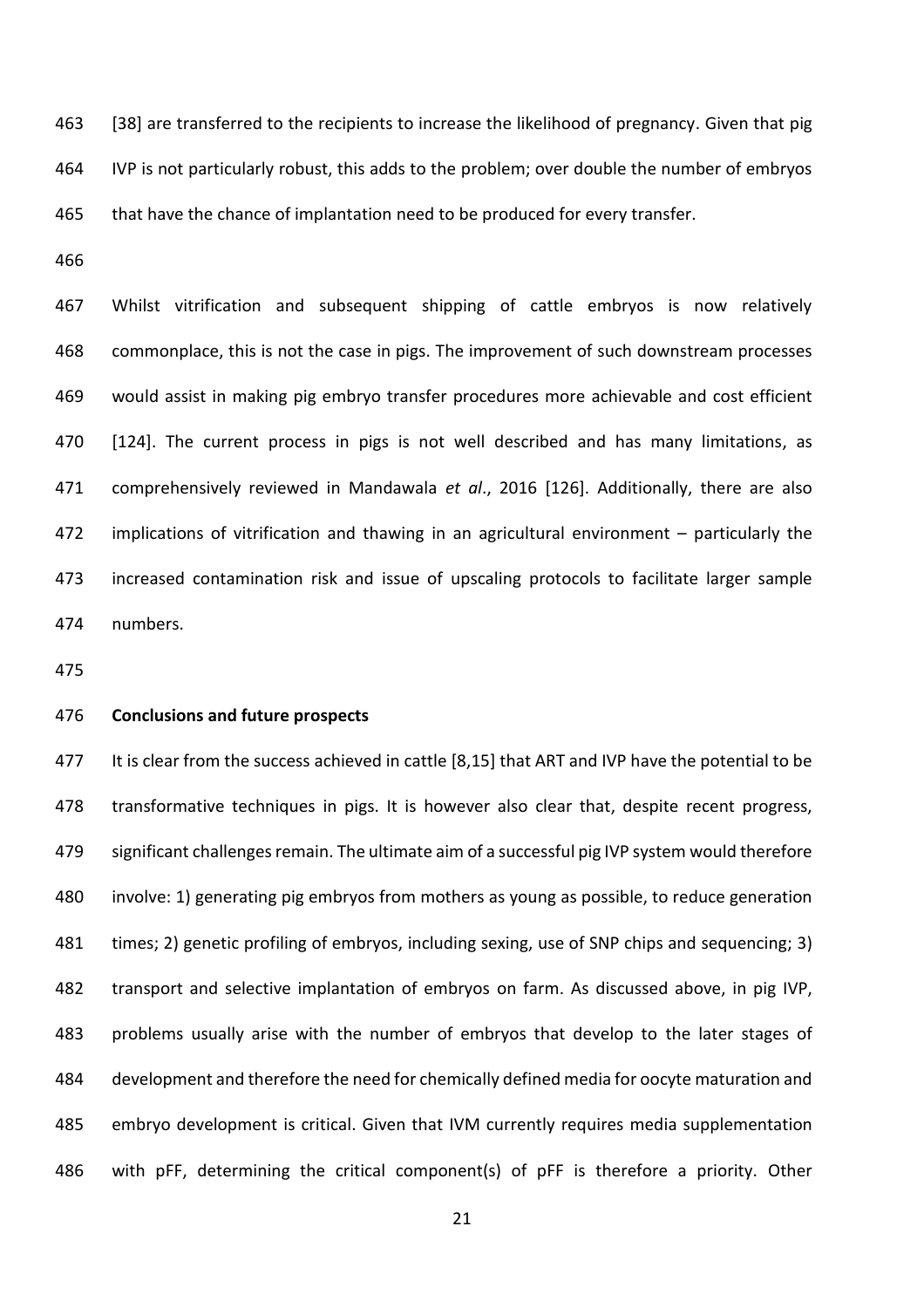487 complications include oocyte and embryo freezing, incidence of polyspermy, and the fact that many have gross genetic abnormalities (e.g. extra or missing chromosomes). There is great potential to integrate PGD in pig IVP procedures, given that it is commonly used in both humans and cattle [127], and that the technique is transferrable. In humans, the interrogation of biopsied cells is already performed for screening for chromosome disorders and monogenic traits simultaneously (Karyomapping) [128]. Karyomapping makes use of SNP chips, the like of which are already used for determining estimated breeding values in pigs and cattle. If pig IVP be made to work effectively, it should be possible to incorporate PGD with SNP chips to 495 reduce generation intervals and increase selection intensity. Other future novel protocols may include improving IVM procedures, application of state-of-the-art morphokinetic tools to monitor embryos, reducing the lipid content in embryos and screening for chromosome abnormalities. This would ultimately reduce levels of chromosome abnormality, metabolic problems and stress in embryos and would make on-farm trials of embryo transfer more successful. More productive sows would reduce the sow overhead costs per piglet, lead to a lower food conversion ratio thus reducing animal feed usage, increase selection intensity and thus result in less animals required to meet market demands. Moreover, through pig IVP, disease management and animal welfare concerns have the potential to be significantly reduced. Pig IVP is an issue of great global significance; one that requires considerable new research and development.

#### **Acknowledgements**

 We thank Canterbury Christ Church University for supporting KF, AM and SH and the University of Kent for supporting DG. Thank you to the Technology Strategy Board (now 510 Innovate UK) for previous funding.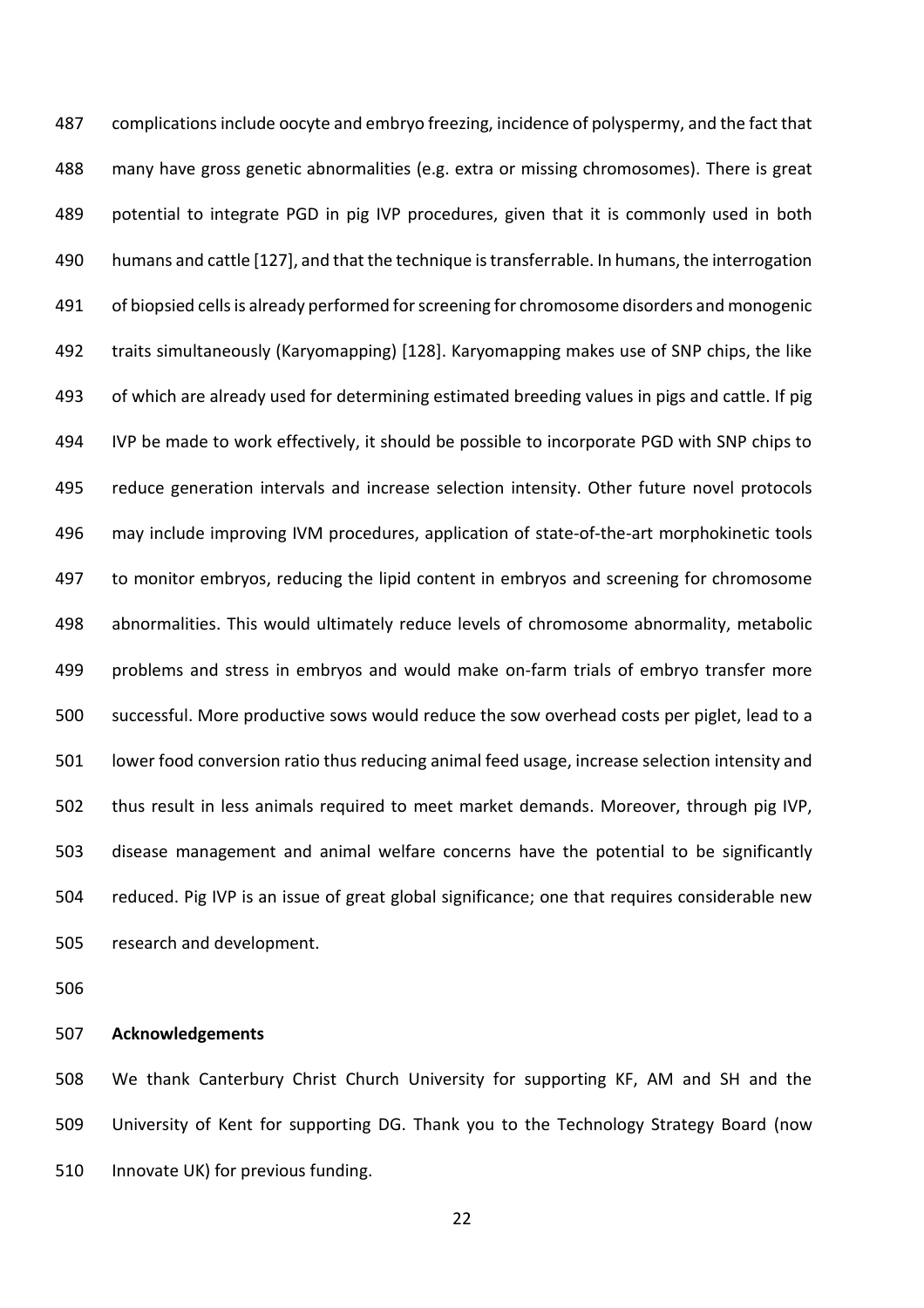#### **Declarations of interest**

 Embryo research at Canterbury Christ Church University has been supported through in kind contribution from Genea Biomedx and JSR Genetics Limited. Embryo research at the University of Kent has been supported through in kind contributions from JSR Genetics Limited. GAW is employed by JSR Genetics.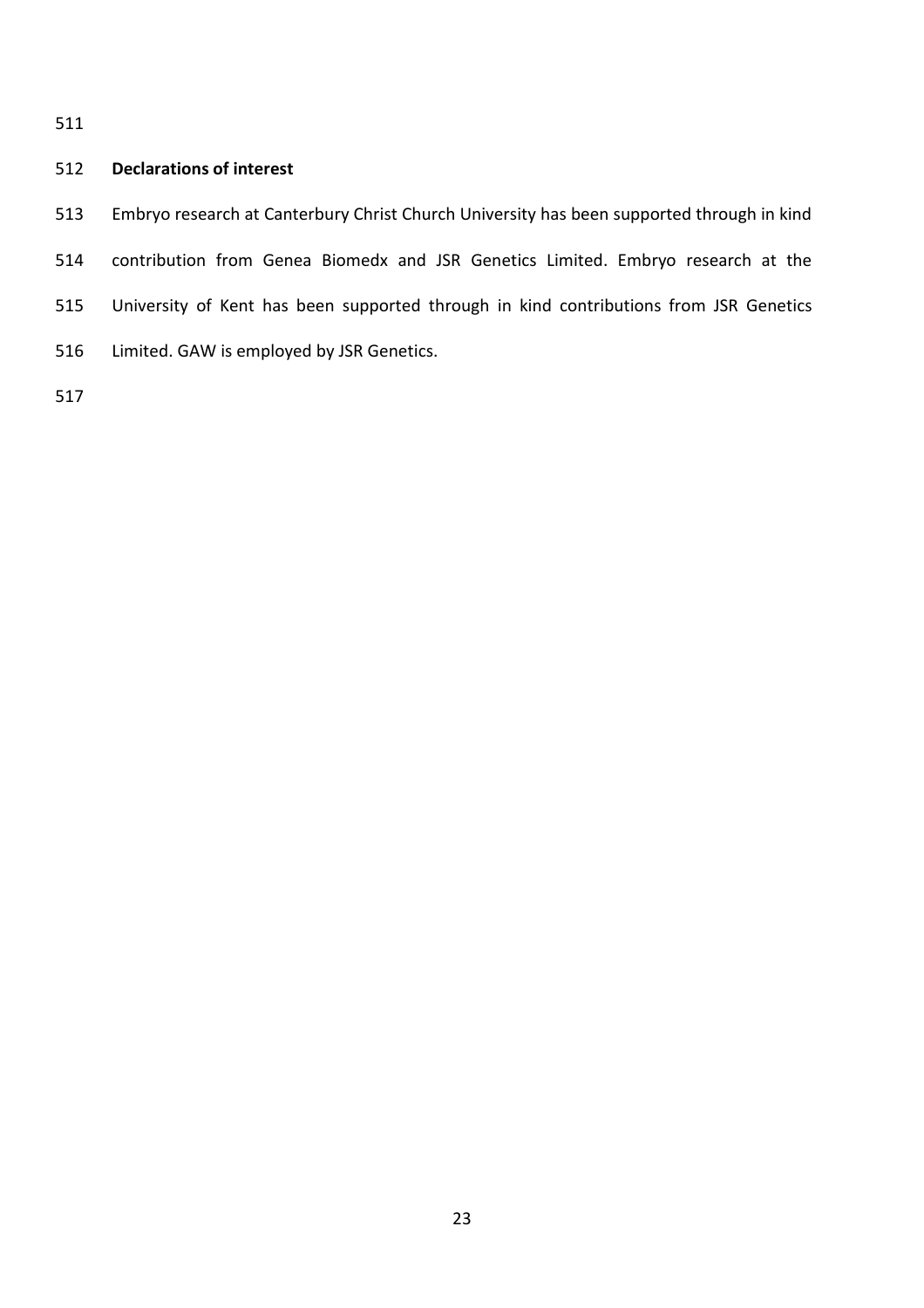#### **References**

- [1] Human Fertility and Embryology Authority. Fertility treatment 2014-2016 trends and figures, https://www.hfea.gov.uk/media/2563/hfea-fertility-trends-and-figures-2017- v2.pdf?platform=hootsuite; 2017 [accessed 04 January 2018].
- [2] Alexandratos N, Bruinsma J. World agriculture: towards 2015/2030: an FAO perspective. Land Use Policy 2003;20:375.
- [3] FAO. The State of Food and Agriculture 2012, http://www.fao.org/3/a-i3028e.pdf; 2013 [accessed 04 January 2018].
- [4] Tilman D, Cassman KG, Matson PA, Naylor R, Polasky S. Agricultural sustainability and intensive production practices. Nature 2002;418:671–7.
- [5] Jonas E, de Koning DJ. Genomic selection needs to be carefully assessed to meet specific requirements in livestock breeding programs. Front Genet 2015;5:1–8.
- [6] Jakobsen JE, Johansen MG, Schmidt M, Liu Y, Li R, Callesen H, et al. Expression of the Alzheimer's disease mutations AβPP695sw and PSEN1M146I in double-transgenic göttingen minipigs. J Alzheimer's Dis 2016;53:1617–30.
- [7] Eilerman SJ, Peischl J, Neuman JA, Ryerson TB, Aikin KC, Holloway MW, et al. Characterization of ammonia, methane, and nitrous oxide emissions from concentrated animal feeding operations in Northeastern Colorado. Environ Sci Technol 2016;50:10885–93.
- [8] Perkel KJ, Tscherner A, Merrill C, Lamarre J, Madan P. The ART of selecting the best embryo: A review of early embryonic mortality and bovine embryo viability assessment methods. Mol Reprod Dev 2015;82:822–38.
- [9] Samiec M, Skrzyszowska M. The possibilities of practical application of transgenic mammalian species generated by somatic cell cloning in pharmacology, veterinary medicine and xenotransplantology. Pol J Vet Sci 2011;14:329–40.
- [10] Opiela J, Samiec M. Characterization of mesenchymal stem cells and their application in experimental embryology. Pol J Vet Sci 2013;16:593–9.
- [11] Hryhorowicz M, Zeyland J, Słomski R, Lipiński D. Genetically modified pigs as organ donors for xenotransplantation. Mol Biotechnol 2017;59:435–44.
- [12] Shim J, Poulsen CB, Hagensen MK, Larsen T, Heegaard PMH, Christoffersen C, et al. Apolipoprotein E deficiency increases remnant lipoproteins and accelerates progressive atherosclerosis, but not xanthoma formation, in gene-modified minipigs. JACC Basic to Transl Sci 2017;2:591–600.
- [13] Callesen MM, Árnadóttir SS, Lyskjær I, Ørntoft MW, Høyer S, Dagnæs‐Hansen F, et al. A genetically inducible porcine model of intestinal cancer. Mol Oncol 2017;11:1616– 29.
- [14] Staunstrup NH, Stenderup K, Mortensen S, Primo MN, Rosada C, Steiniche T, et al. Psoriasiform skin disease in transgenic pigs with high-copy ectopic expression of human integrins α2 and β1. Dis Model Mech 2017;10:869–80.
- [15] Van Eetvelde M, Heras S, Leroy JLMR, Van Soom A, Opsomer G. The importance of the periconception period: immediate effects in cattle breeding and in assisted reproduction such as artificial insemination and embryo transfer periconception in physiology and medicine. In: Fazeli A, Holt W V, editors., Cham: Springer International Publishing; 2017, p. 41–68.
- [16] Cheng WTK, Moor RM, Polge C. In vitro fertilization of pig and sheep oocytes matured in vivo and in vitro. Theriogenology 1986;25:146. doi:10.1016/0093-691X(86)90200-1.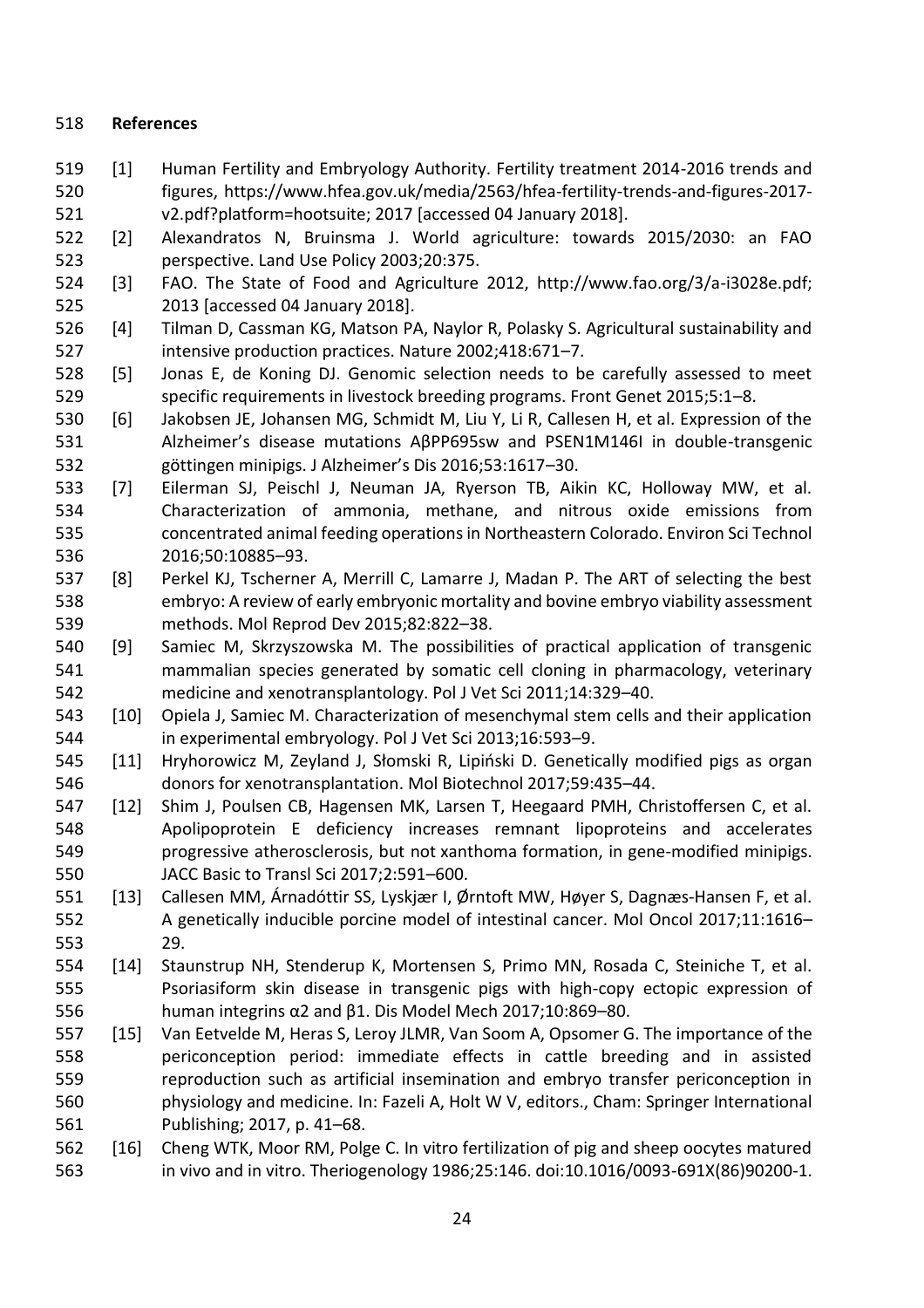- [17] Samiec M, Skrzyszowska M, Opiela J. Creation of cloned pig embryos using contact- inhibited or serum-starved fibroblast cells analysed inTRA VITAM for apoptosis occurrence. Ann Anim Sci 2013;13:275–93.
- [18] Opiela J, Samiec M, Romanek J. In vitro development and cytological quality of inter- species (porcine→bovine) cloned embryos are affected by trichostatin A-dependent epigenomic modulation of adult mesenchymal stem cells. Theriogenology 2017;97:27– 33.
- [19] Mattioli M, Bacci ML, Galeati G, Seren E. Developmental competence of pig oocytes matured and fertilized in vitro. Theriogenology 1989;31:1201–7.
- [20] Somfai T, Ozawa M, Noguchi J, Kaneko H, Nakai M, Maedomari N, et al. Live piglets derived from in vitro-produced zygotes vitrified at the pronuclear stage1. Biol Reprod 2009;80:42–9.
- [21] Petters RM, Wells KD. Culture of pig embryos. J Reprod Fertil Suppl 1993;48:61–73.
- [22] Dobrinsky JR, Johnson L a, Rath D. Development of a culture medium (BECM-3) for porcine embryos: effects of bovine serum albumin and fetal bovine serum on embryo development. Biol Reprod 1996;55:1069–74.
- [23] Yoshioka K, Suzuki C, Itoh S, Kikuchi K, Iwamura S, Rodriguez-Martinez H. Production of piglets derived from in vitro-produced blastocysts fertilized and cultured in chemically defined media: effects of theophylline, adenosine, and cysteine during in vitro fertilization. Biol Reprod 2003;69:2092–9.
- [24] Samiec M. The effect of mitochondrial genome on architectural remodeling and epigenetic reprogramming of donor cell nuclei in mammalian nuclear transfer-derived embryos. J Anim Feed Sci 2005;14:393–422.
- [25] Gil MA, Cuello C, Parrilla I, Vazquez JM, Roca J, Martinez EA. Advances in swine in vitro embryo production technologies. Reprod Domest Anim 2010;45:40–8.
- [26] Lee S-E, Moon JJ-M, Kim E-Y, Park S-P. Stem cell–derived bioactive materials accelerate development of porcine in vitro–fertilized embryos. Cell Reprogram 2015;17:181–90.
- [27] Yoshioka K, Suzuki C, Tanaka A, Anas IM-K, Iwamura S. Birth of piglets derived from porcine zygotes cultured in a chemically defined medium1. Biol Reprod 2002;66:112– 9.
- [28] Genicot G, Leroy JLMR, Van Soom A, Donnay I. The use of a fluorescent dye, Nile red, to evaluate the lipid content of single mammalian oocytes. Theriogenology 2005;63:1181–94.
- [29] Sturmey RG, Leese HJ. Energy metabolism in pig oocytes and early embryos. Reproduction 2003;126:197–204.
- [30] McEvoy TG, Coull GD, Broadbent PJ, Hutchinson JSM, Speake BK. Fatty acid composition of lipids in immature cattle, pig and sheep oocytes with intact zona pellucida. J Reprod Fertil 2000;118:163–70.
- [31] Ferguson EM, Leese HJ. Triglyceride content of bovine oocytes and early embryos. J Reprod Fertil 1999;116:373–8.
- [32] Gil MA, Almiñana C, Cuello C, Parrilla I, Roca J, Vazquez JM, et al. Brief coincubation of gametes in porcine in vitro fertilization: Role of sperm:oocyte ratio and post-coincubation medium. Theriogenology 2007;67:620–6.
- [33] Samiec M, Skrzyszowska M. High developmental capability of porcine cloned embryos following trichostatin A-dependent epigenomic transformation during in vitro maturation of oocytes pre-exposed to R -roscovitine\*. Animal Science Papers and Reports 2012;30:383–93.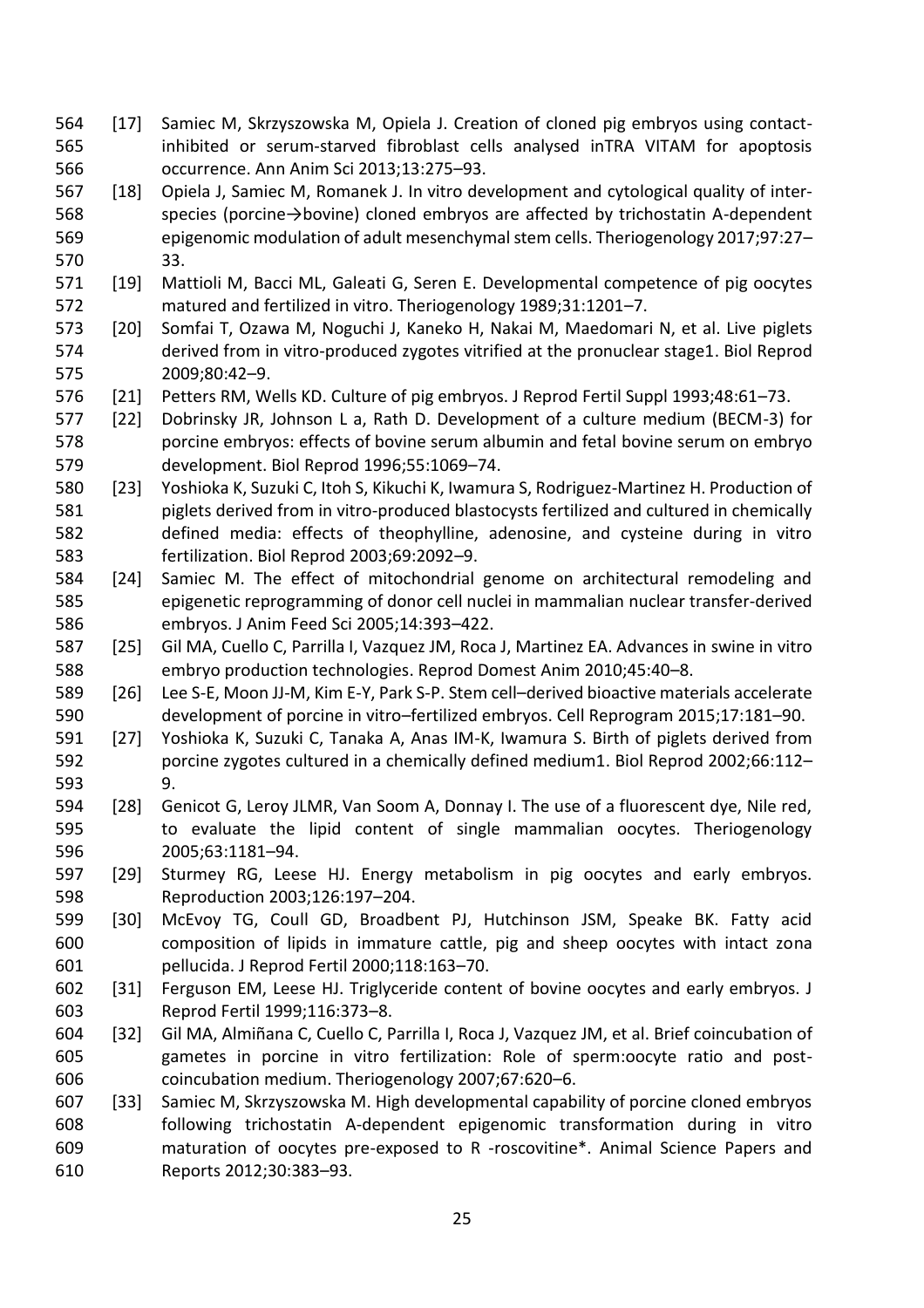- [34] Samiec M, Skrzyszowska M. Biological transcomplementary activation as a novel and effective strategy applied to the generation of porcine somatic cell cloned embryos. Reprod Biol 2014;14:128–39.
- [35] Samiec M, Opiela J, Lipiński D, Romanek J. Trichostatin A-mediated epigenetic transformation of adult bone marrow-derived mesenchymal stem cells biases the in vitro developmental capability, quality, and pluripotency extent of porcine cloned embryos. Biomed Res Int 2015;2015.
- [36] Glanzner WG, Rissi VB, de Macedo MP, Mujica LKS, Gutierrez K, Bridi A, et al. Histone 3 lysine 4, 9, and 27 demethylases expression profile in fertilized and cloned bovine and porcine embryos†. Biol Reprod 2018;98:742–51.
- [37] Prates EG, Nunes JT, Pereira RM. A role of lipid metabolism during cumulus-oocyte complex maturation: Impact of lipid modulators to improve embryo production. Mediators Inflamm 2014;2014.
- [38] Abeydeera LR. In vitro production of embryos in swine. Theriogenology 2002;57:257– 73.
- [39] Martinez EA, Caamaño JN, Gil MA, Rieke A, McCauley TC, Cantley TC, et al. Successful nonsurgical deep uterine embryo transfer in pigs. Theriogenology 2004;61:137–46.
- [40] Tanghe S, Van Soom A, Nauwynck H, Coryn M, De Kruif A. Minireview: Functions of the cumulus oophorus during oocyte maturation, ovulation, and fertilization. Mol Reprod Dev 2002;61:414–24.
- [41] Coticchio G, Dal Canto M, Renzini MM, Guglielmo MC, Brambillasca F, Turchi D, et al. Oocyte maturation: Gamete-somatic cells interactions, meiotic resumption, cytoskeletal dynamics and cytoplasmic reorganization. Hum Reprod Update 2014;21:427–54.
- [42] Kamiya C, Kobayashi M, Fukui Y. In vitro culture conditions using chemically defined media for in vitro matured and intracytoplasmically inseminated porcine oocytes. J Reprod Dev 2006;52:625–32.
- [43] Deshmukh RS, Østrup O, Østrup E, Vejlsted M, Niemann H, Lucas-Hahn A, et al. DNA methylation in porcine preimplantation embryos developed in vivo and produced by in vitro fertilization, parthenogenetic activation and somatic cell nuclear transfer. Epigenetics 2011;6:177–87.
- [44] Diao YF, Lin T, Li X, Oqani RK, Lee JE, Kim SY, et al. Dynamic changes of SETD2, a histone H3K36 methyltransferase, in porcine oocytes, IVF and SCNT embryos. PLoS One 2018;13:1–13.
- [45] Samiec M, Skrzyszowska M. Molecular conditions of the cell nucleus remodelling/reprogramming process and nuclear transferred embryo development in the intraooplasmic karyoplast injection technique: A review. Czech J Anim Sci 2005;50:185–95.
- [46] Samiec M, Skrzyszowska M. Intrinsic and extrinsic molecular determinants or modulators for epigenetic remodeling and reprogramming of somatic cell-derived genome in mammalian nuclear-transferred oocytes and resultant embryos. Pol J Vet Sci 2018;21:217–27.
- [47] Turner K, Silvestri G, Smith C, Dobson G, Black D, Handyside A, et al. Cattle karyomapping to optimise food production and delivery of superior genetics: the first liveborn calves. Reprod Biomed Online 2018;36:e20.
- [48] Grupen CG. The evolution of porcine embryo invitro production. Theriogenology 2014;81:24–37.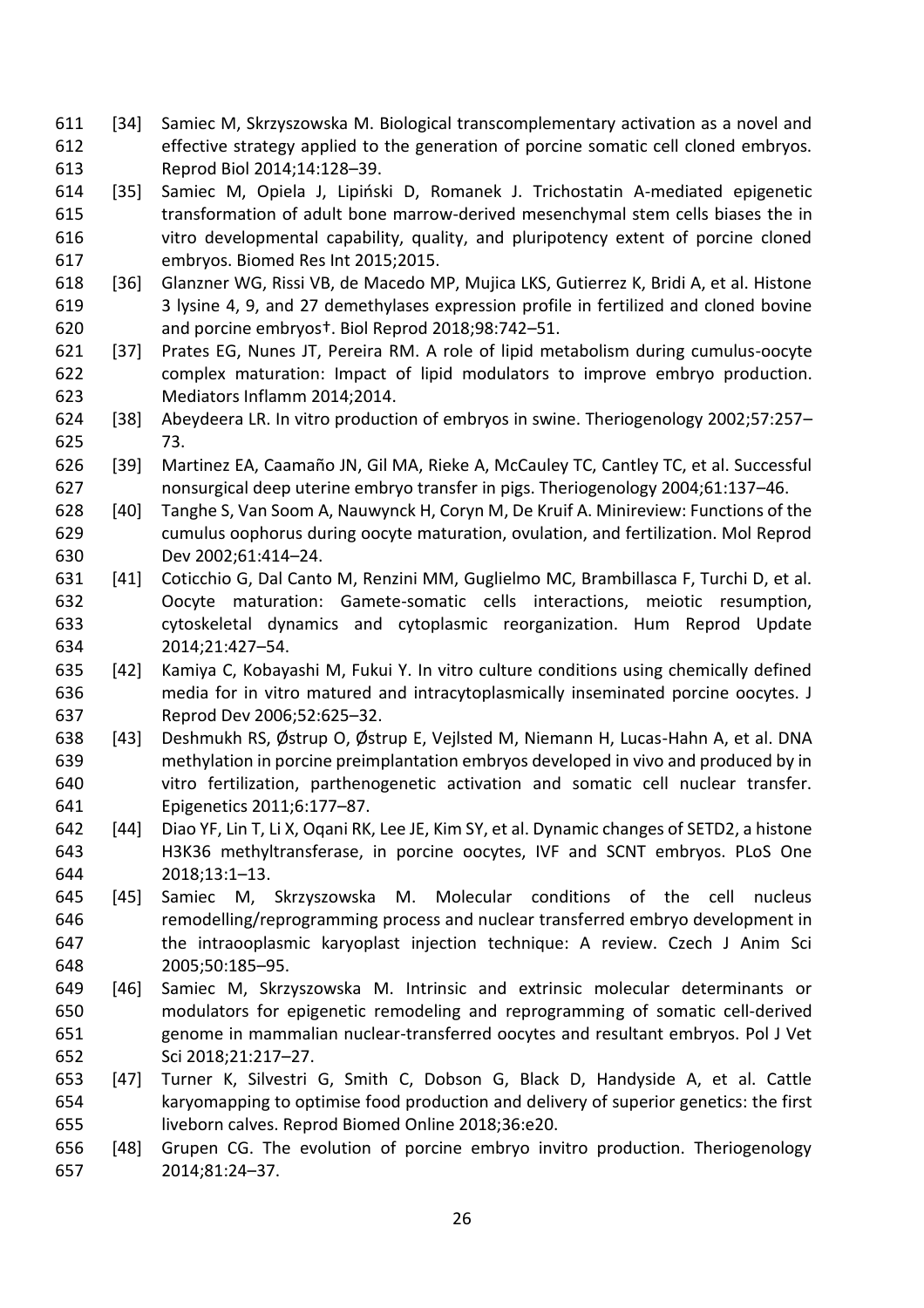- [49] Zhang W, Yi K, Yan H, Zhou X. Advances on in vitro production and cryopreservation of porcine embryos. Anim Reprod Sci 2012;132:115–22..
- [50] Funahashi H, Cantley TC, Day BN. Synchronization of meiosis in porcine oocytes by exposure to dibutyryl cyclic adenosine monophosphate improves developmental competence following in vitro fertilization. Biol Reprod 1997;57:49–53.
- [51] Sirard MA, First NL. In vitro inhibition of oocyte nuclear maturation in the bovine. Biol Reprod 1988;39:229–34.
- [52] Funahashi H, Kim NH, Stumpf TT, Cantley TC, Day BN. Presence of organic osmolytes in maturation medium enhances cytoplasmic maturation of porcine oocytes. Biol Reprod 1996;54:1412–9.
- [53] Li R, Hs YL, Callesen PH. Effect of cumulus cells and sperm concentration on fertilization and development of pig oocytes 2018:4–7.
- [54] Combelles CMH, Cekleniak NA, Racowsky C, Albertini DF. Assessment of nuclear and cytoplasmic maturation in in-vitro matured human oocytes. Hum Reprod 2002;17:1006–16.
- [55] Sutton-McDowall ML, Gilchrist RB, Thompson JG. The pivotal role of glucose metabolism in determining oocyte developmental competence. Reproduction 2010;139:685–95.
- [56] Abeydeera LR, Wang W, Prather RS, Day BN. Maturation in vitro of pig oocytes in protein-free culture media: fertilization and subsequent embryo development in vitro*.* Biol Reprod 1998;1320:1316–20.
- [57] Xia P, Tekpetey FR, Armstrong DT. Effect of IGF-I on pig oocyte maturation, fertilization, and early embryonic development in vitro, and on granulosa and cumulus cell biosynthetic activity. Mol Reprod Dev 1994;38:373–9.
- [58] Grupen CG, Nagashima H, Nottle MB. Role of epidermal growth factor and insulin-like growth factor-I on porcine oocyte maturation and embryonic development in vitro. Reprod Fertil Dev 1998;9:571–6.
- [59] Shu YM, Zeng HT, Ren Z, Zhuang GL, Liang XY, Shen HW, et al. Effects of cilostamide and forskolin on the meiotic resumption and embryonic development of immature human oocytes. Hum Reprod 2008;23:504–13.
- [60] Hegele-Hartung C. Nuclear and cytoplasmic maturation of mouse oocytes after treatment with synthetic meiosis-activating sterol in vitro. Biol Reprod 1999;61:1362– 72.
- [61] Revelli A, Piane LD, Casano S, Molinari E, Massobrio M, Rinaudo P. Follicular fluid content and oocyte quality: From single biochemical markers to metabolomics. Reprod Biol Endocrinol 2009;7:1–13.
- [62] Funahashi H, Day BN. Effects of the duration of exposure to hormone supplements on cytoplasmic maturation of pig oocytes in vitro. J Reprod Fertil 1993;98:179–85.
- [63] Yoshida M, Ishizaki Y, Kawagishi H, Bamba K, Kojima Y. Effects of pig follicular fluid on maturation of pig oocytes in vitro and on their subsequent fertilizing and developmental capacity in vitro. J Reprod Fertil 1992;95:481–8.
- [64] Bijttebier J, Tilleman K, Dhaenens M, Deforce D, Van Soom A, Maes D. Comparative proteome analysis of porcine follicular fluid and serum reveals that excessive α2- macroglobulin in serum hampers successful expansion of cumulus-oocyte complexes. Proteomics 2009;9:4554–65.
- [65] Angelucci S, Ciavardelli D, Di Giuseppe F, Eleuterio E, Sulpizio M, Tiboni GM, et al. Proteome analysis of human follicular fluid. Biochim Biophys Acta - Proteins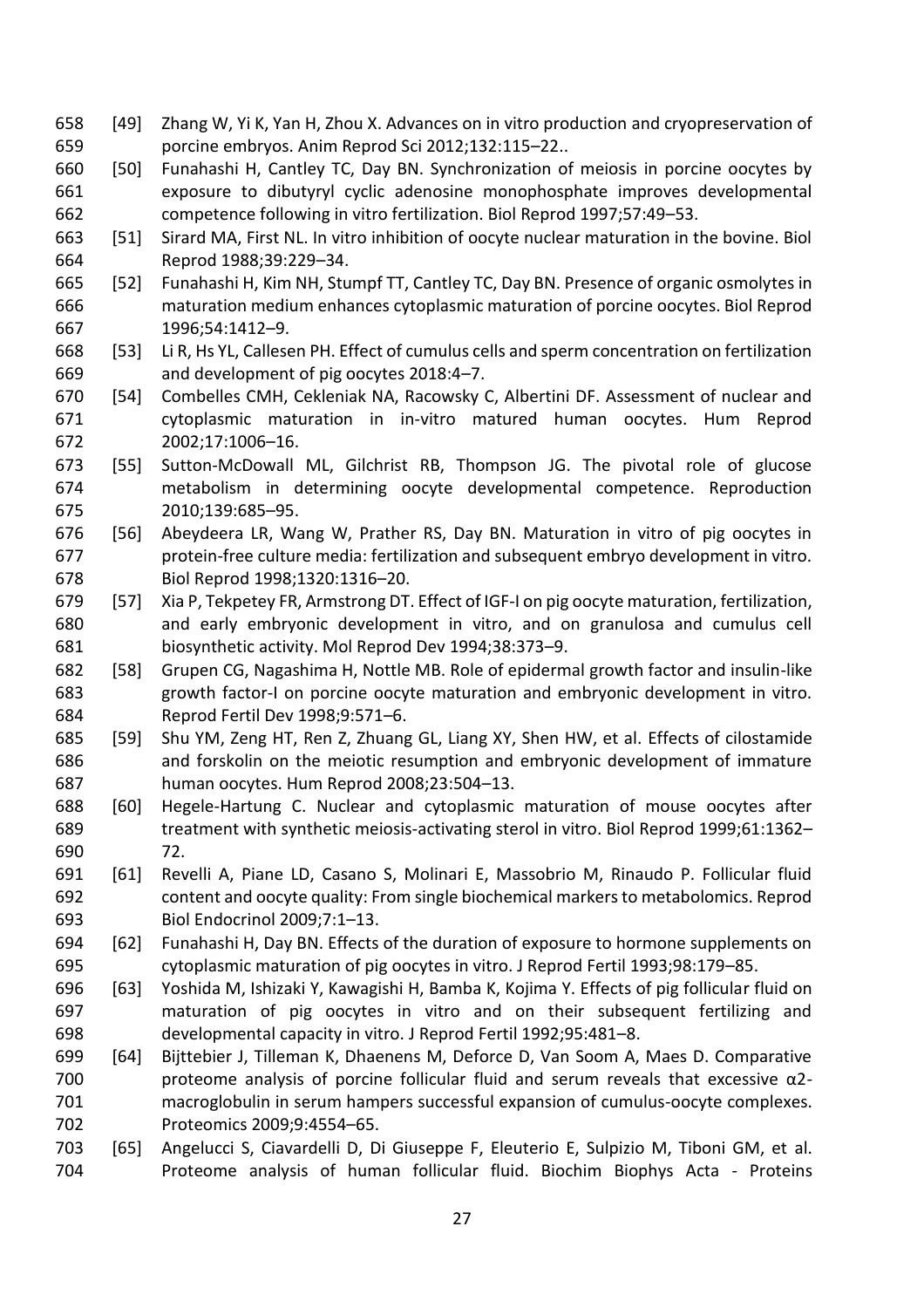Proteomics 2006;1764:1775–85.

- [66] Mcnatty KP, Hunter WM, Mcneilly AS, Sawers RS, Biology R, Street C. Changes in the concentration of pituitary and steroid hormones in the follicular fluid of human graafian follicles throughout the menstrual cycle. J Endocrinol 1975;64:555-71
- [67] Agung B, Otoi T, Fuchimoto D, Senbon S, Onishi A, Nagai T. In vitro fertilization and development of porcine oocytes matured in follicular fluid. J Reprod Dev 2013;59:103– 6.
- [68] Algriany O, Bevers M, Schoevers E, Colenbrander B, Dieleman S. Follicle size-dependent effects of sow follicular fluid on in vitro cumulus expansion, nuclear maturation and blastocyst formation of sow cumulus oocytes complexes. Theriogenology 2004;62:1483–97.
- [69] Bagg MA, Nottle MB, Armstrong DT, Grupen CG. Relationship between follicle size and oocyte developmental competence in prepubertal and adult pigs. Reprod Fertil Dev 2007;19:797–803.
- [70] Coy P, Aviles M. What controls polyspermy in mammals, the oviduct or the oocyte? Biol Rev 2010;85:593–605.
- [71] Knox R V. The fertility of frozen boar sperm when used for artificial insemination. Reprod Domest Anim 2015;50:90–7.
- [72] Tanihara F, Nakai M, Kaneko H, Noguchi J, Otoi T, Kikuchi K. Evaluation of zona pellucida function for sperm penetration during in vitro fertilization in pigs. J Reprod Dev 2013;59:385–92.
- [73] Kosman ET, Levitan DR. Sperm competition and the evolution of gametic compatibility 727 in externally fertilizing taxa. Mol Hum Reprod 2014;20:1190-7.
- [74] Romar R, Funahashi H, Coy P. In vitro fertilization in pigs: New molecules and protocols to consider in the forthcoming years. Theriogenology 2016;85:125–34.
- [75] Saavedra MD, Mondéjar I, Coy P, Betancourt M, González-Márquez H, Jiménez-Movilla M, et al. Calreticulin from suboolemmal vesicles affects membrane regulation of polyspermy. Reproduction 2014;147:369–78.
- [76] Rath D. Experiments to improve in vitro fertilization techniques for in vivo-matured porcine oocytes. Theriogenology 1992;37:885–96.
- [77] Jaffe LA. Fast block to polyspermy in sea urchin eggs is electrically mediated. Nature 1976;261:68–71.
- [78] Coy P, Canovas S, Mondejar I, Saavedra MD, Romar R, Grullon L, et al. Oviduct-specific glycoprotein and heparin modulate sperm-zona pellucida interaction during fertilization and contribute to the control of polyspermy. Proc Natl Acad Sci 2008;105:15809–14.
- [79] Vatzias G, Hagen DR. Effects of porcine follicular fluid and oviduct-conditioned media on maturation and fertilization of porcine oocytes in vitro. Biol Reprod 1999;60:42–8.
- [80] Abeydeera LR, Day BN. In vitro penetration of pig oocytes in a modified Tris-buffered medium: Effect of BSA, caffeine and calcium. Theriogenology 1997;48:537–44.
- [81] Gil MA, Almiñana C, Roca J, Vázquez JM, Martínez EA. Boar semen variability and its effects on IVF efficiency. Theriogenology 2008;70:1260–8.
- [82] Nabavi N, Todehdehghan F, Shiravi A. Effect of caffeine on motility and vitality of sperm and in vitro fertilization of outbreed mouse in T6 and M16 media. Iran J Reprod Med 2013;11:741–6.
- [83] Yamaguchi S, Funahashi H. Effect of the addition of beta-mercaptoethanol to a thawing solution supplemented with caffeine on the function of frozen-thawed boar sperm and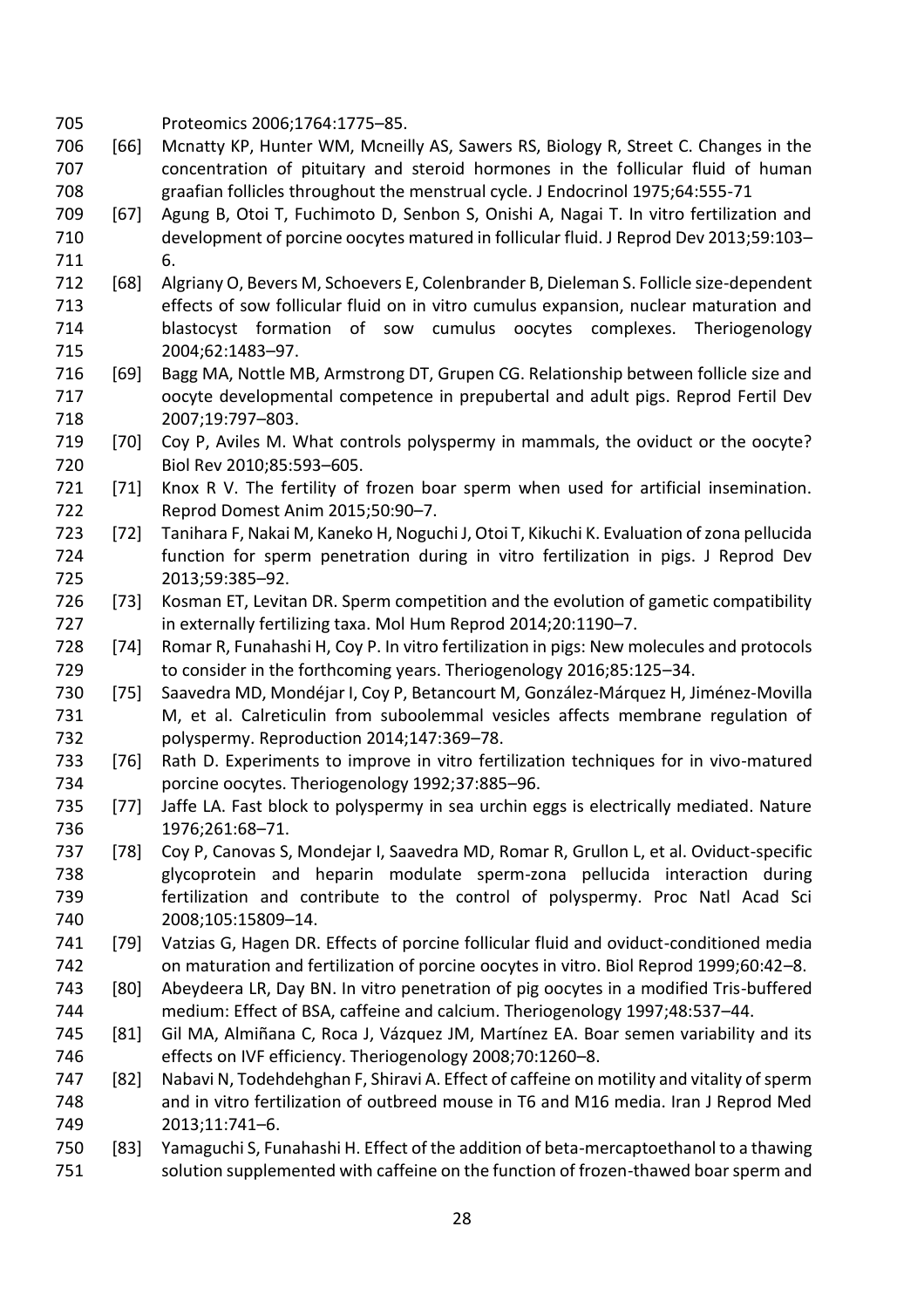- on the fertility of sows after artificial insemination. Theriogenology 2012;77:926–32.
- [84] Matás C, Coy P, Romar R, Marco M, Gadea J, Ruiz S. Effect of sperm preparation method on in vitro fertilization in pigs. Reproduction 2003;125:133–41.
- [85] Funahashi H, Fujiwara T, Nagai T. Modulation of the function of boar spermatozoa via adenosine and fertilization promoting peptide receptors reduce the incidence of polyspermic penetration into porcine oocytes. Biol Reprod 2000;63:1157–63.
- [86] Suzuki K, Eriksson B, Shimizu H, Nagai T, Rodriguez-Martinez H. Effect of hyaluronan on monospermic penetration of porcine oocytes fertilized in vitro. Int J Androl 2000;23:13–21.
- [87] Funahashi H, Cantley TC, Stumpf TT, Terlouw SL, Day BN. Use of low-salt culture medium for in vitro maturation of porcine oocytes is associated with elevated oocyte glutathione levels and enhanced male pronuclear formation after in vitro fertilization. Biol Reprod 1994;51:633–9.
- [88] Kolbe T, Holtz W. Birth of a piglet derived from an oocyte fertilized by intracytoplasmic sperm injection (ICSI). Anim Reprod Sci 2000;64:97–101.
- [89] Nakai M, Kashiwazaski N, Takizawa A, Hayashi Y, Nakatsukasa E, Fuchimoto D-I, et al. Viable Piglets Generated from Porcine Oocytes Matured In Vitro and Fertilized by Intracytoplasmic Sperm Head Injection. Biol Reprod 2002;68:1003–8.
- [90] Herrero L, Martínez M, Garcia-Velasco JA. Current status of human oocyte and embryo cryopreservation. Curr Opin Obstet Gynecol 2011;23:245–50.
- [91] Nakai M, Ozawa M, Maedomari N, Noguchi J, Kaneko H, Ito J, et al. Delay in cleavage of porcine embryos after Intracytoplasmic Sperm Injection (ICSI) shows poorer embryonic development. J Reprod Dev 2014;60:256–9.
- [92] Arrell VL, Day BN, Prather RS. The Transition from maternal to zygotic control of development occurs during the 4-cell stage in the domestic pig, sus scrofa: quantitative and qualitative aspects of protein synthesis. Biol Reprod 1991;44:62–8.
- [93] Karja NWK, Kikuchi K, Fahrudin M, Ozawa M, Somfai T, Ohnuma K, et al. Development 779 to the blastocyst stage, the oxidative state, and the quality of early development stage of porcine embryos cultured in alteration of glucose concentrations in vitro under different oxygen tensions. Reprod Biol Endocrinol 2006;4:1–12.
- [94] Kikuchi K, Onishi A, Kashiwazaki N, Iwamoto M, Noguchi J, Kaneko H, et al. Successful piglet production after transfer of blastocysts produced by a modified in vitro system. Biol Reprod 2002;66:1033–41.
- [95] Davis DL. Culture and storage of pig embryos. J Reprod Fertil Suppl 1985;33:115–24.
- [96] Petters R, Johnson B, Reed M, Archibong A. Glucose , glutamine and inorganic phosphate in early development of the pig embryo in vitro. Reproduction 1990;89:269–75.
- [97] Robl JM, Davis DL. Effects of serum on swine morulae and blastocysts in vitro. J Anim Sci 1981;52:1450–6.
- [98] Yoshioka K, Suzuki C, Onishi A. Defined system for in vitro production of porcine embryos using a single basic medium. J Reprod Dev 2008;54:208–13.
- [99] Suzuki C, Yoshioka K, Sakatani M, Takahashi M. Glutamine and hypotaurine improves intracellular oxidative status and in vitro development of porcine preimplantation embryos. Zygote 2007;15:317–24.
- [100] Lane M, Gardner DK. Vitrification of mouse oocytes using a nylon loop. Mol Reprod Dev 2001;58:342–7.
- [101] Kang JT, Atikuzzaman M, Kwon DK, Park SJ, Kim SJ, Moon JH, et al. Developmental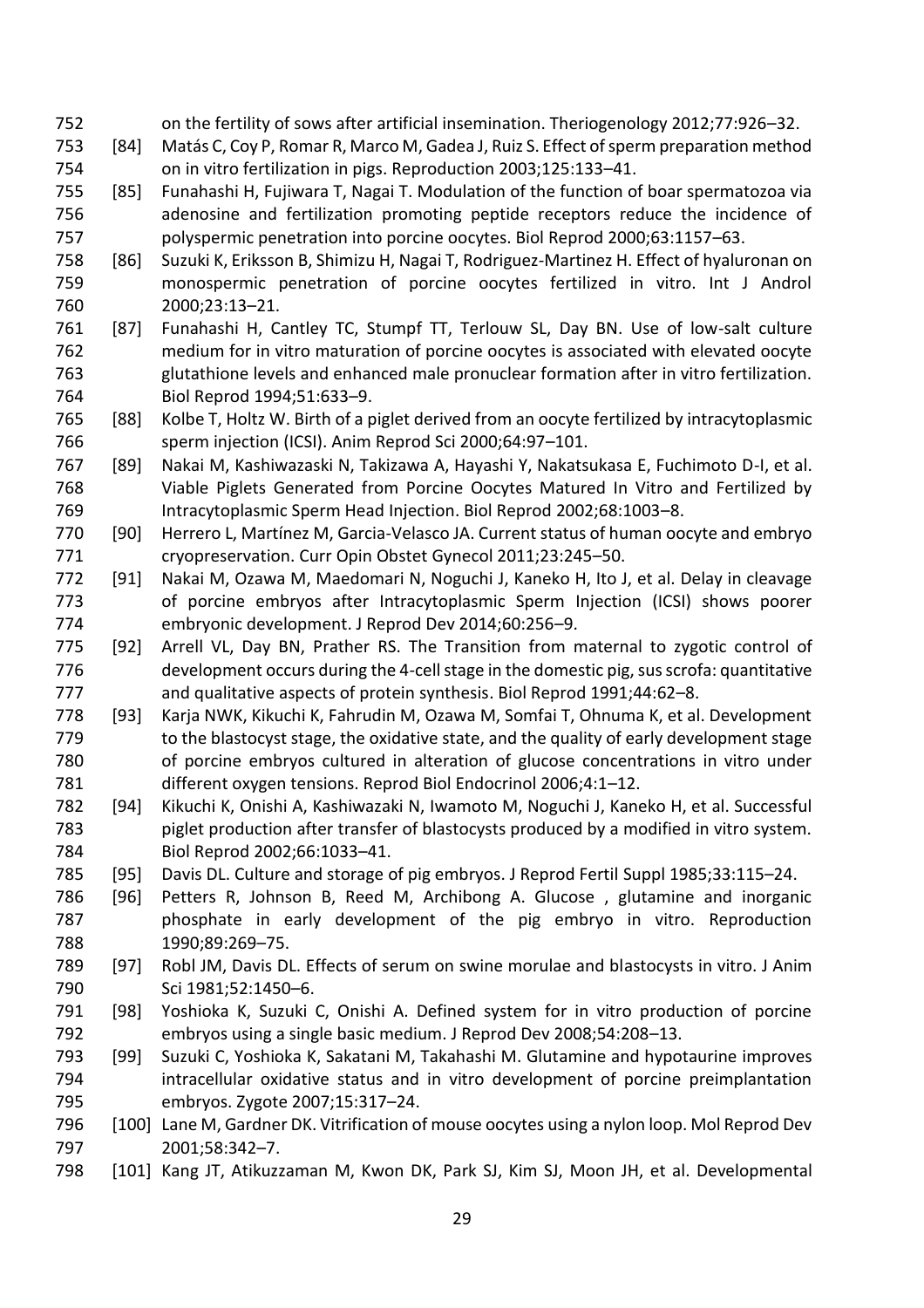- competence of porcine oocytes after in vitro maturation and in vitro culture under different oxygen concentrations. Zygote 2012;20:1–8.
- [102] Burg MB, Ferraris JD, Dmitrieva NI. Cellular response to hyperosmotic stresses. Physiol Rev 2007;87:1441–74.
- 803 [103] Martinez CA, Nohalez A, Cuello C, Vazquez JM, Roca J, Martinez EA, et al. The use of mineral oil during in vitro maturation, fertilization, and embryo culture does not impair the developmental competence of pig oocytes. Theriogenology 2015;83:693–702.
- [104] Shimada M, Kawano N, Terada T. Delay of nuclear maturation and reduction in developmental competence of pig oocytes after mineral overlay of in vitro maturation media. Reproduction 2002;124:557–64.
- 809 [105] Ng KYB, Mingels R, Morgan H, Macklon N, Cheong Y. In vivo oxygen, temperature and pH dynamics in the female reproductive tract and their importance in human conception: a systematic review. Hum Reprod Update 2017:1–20.
- [106] Ventura-Juncá P, Irarrázaval I, Rolle AJ, Gutiérrez JI, Moreno RD, Santos MJ. In vitro fertilization (IVF) in mammals: Epigenetic and developmental alterations. Scientific and bioethical implications for IVF in humans. Biol Res 2015;48:1–13.
- 815 [107] Calle A, Fernandez-Gonzalez R, Ramos-Ibeas P, Laguna-Barraza R, Perez-Cerezales S, Bermejo-Alvarez P, et al. Long-term and transgenerational effects of in vitro culture on mouse embryos. Theriogenology 2012;77:785–93.
- 818 [108] Khosla S, Dean W, Brown D, Reik W, Feil R. Culture of preimplantation mouse embryos affects fetal development and the expression of imprinted genes. Biol Reprod 2001;64:918–26.
- 821 [109] Fernández-Gonzalez R, Ramirez MA, Bilbao A, De Fonseca FR, Gutiérrez-Adán A. 822 Suboptimal in vitro culture conditions: an epigenetic origin of long-term health effects. Mol Reprod Dev 2007;74:1149–56.
- [110] Canovas S, Ivanova E, Romar R, García-Martínez S, Soriano-Úbeda C, García-Vázquez FA, et al. DNA methylation and gene expression changes derived from assisted reproductive technologies can be decreased by reproductive fluids. Elife 2017;6:1–24.
- 827 [111] Wang Q, Sun Q-Y. Evaluation of oocyte quality: morphological, cellular and molecular predictors. Reprod Fertil Dev 2006;19:1–12.
- 829 [112] Hunter RH, Polge C. Maturation of follicular oocytes in the pig after injection of human chorionic gonadotrophin. J Reprod Fertil 1966;12:525–31.
- 831 [113] McGaughey R, Polge C. Cytogenetic Analysis of Pig Oocytes Matured In Vitro. Therio 1971.
- [114] Prentice-Biensch JR, Singh J, Alfoteisy B, Anzar M. A simple and high-throughput method to assess maturation status of bovine oocytes: Comparison of anti-lamin A/C-DAPI with an aceto-orcein staining technique. Theriogenology 2012;78:1633–8.
- [115] Chohan KR, Hunter AG. Meiotic competence of bovine fetal oocytes following in vitro maturation. Anim Reprod Sci 2003;76:43–51.
- [116] Izadyar F, Colenbrander B, Bevers MM. In vitro maturation of bovine oocytes in the presence of growth hormone accelerates nuclear maturation and promotes subsequent embryonic development. Mol Reprod Dev 1996;45:372–7.
- 841 [117] Critser ES, First NL. Use of A Fluorescent Stain for Visualization of Nuclear Material in Living Oocytes and Early Embryos. Stain Technol 1986;61:1–5.
- [118] Lodde V, Modina S, Galbusera C, Franciosi F, Luciano AM. Large-scale chromatin remodeling in germinal vesicle bovine oocytes: Interplay with gap junction functionality and developmental competence. Mol Reprod Dev 2007;74:740–9.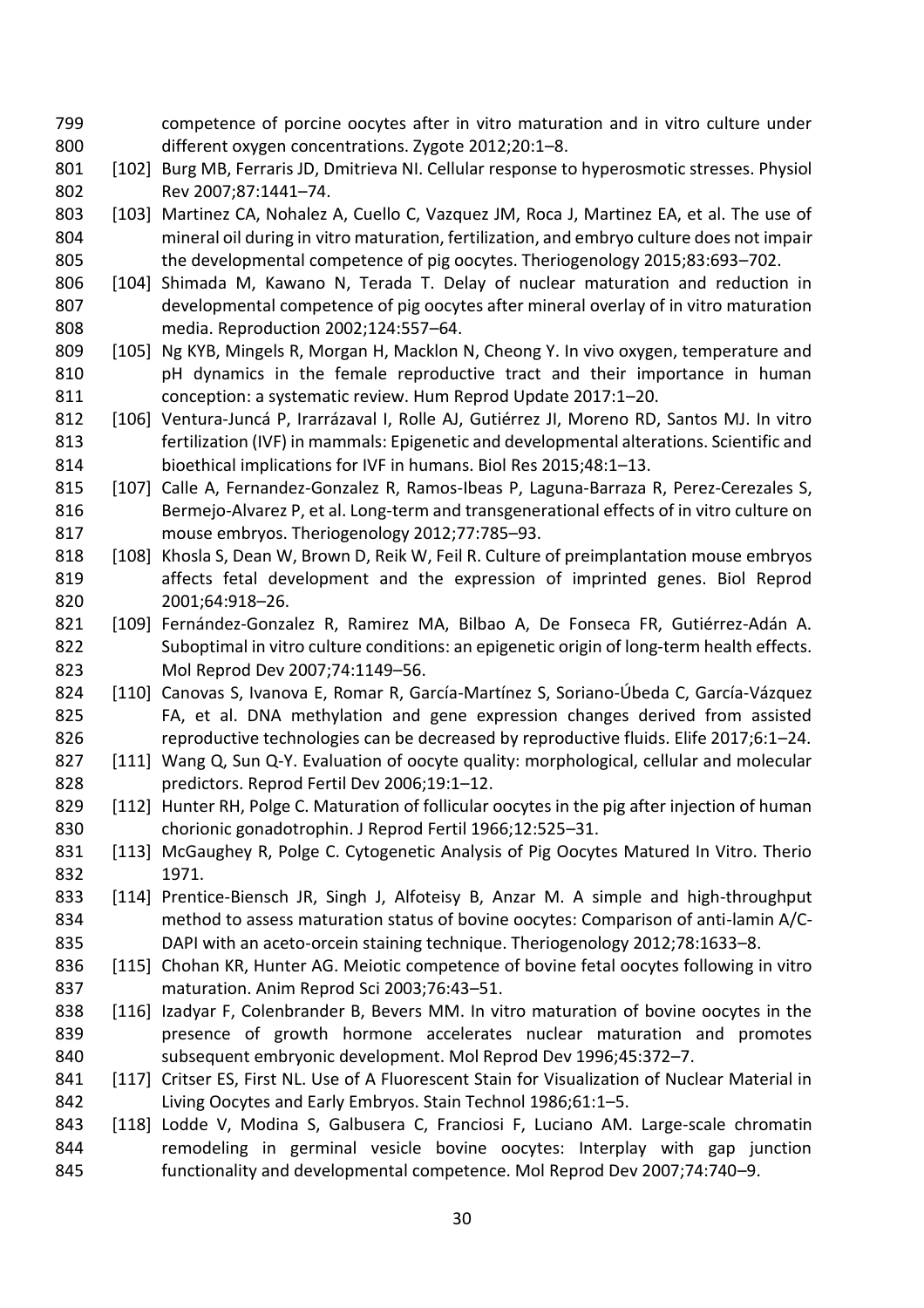- 846 [119] Nagai T. Parthenogenetic activation of cattle follicular oocytes in vitro with ethanol. Gamete Res 1987;16:243–9.
- [120] Pursel VG, Wall RJ, Rexroad CE, Hammer RE, Brinster RL. A rapid whole-mount staining procedure for nuclei of mammalian embryos. Theriogenology 1985;24:687–91.
- [121] Mandawala AA, Harvey SC, Roy TK, Fowler KE. Time-lapse embryo imaging and morphokinetic profiling: Towards a general characterisation of embryogenesis. Anim Reprod Sci 2016;174:2–10.
- [122] Callesen H, Holm P. Developmental characteristics of later-stage porcine embryos produced in vivo or in vitro. Reprod Fertil Dev 2016;28:158–9.
- [123] Hasler JF. Forty years of embryo transfer in cattle: A review focusing on the journal Theriogenology, the growth of the industry in North America, and personal reminisces. Theriogenology 2014;81:152–69.
- [124] Martinez EA, Cuello C, Parrilla I, Martinez CA, Nohalez A, Vazquez JL, et al. Recent advances toward the practical application of embryo transfer in pigs. Theriogenology 2016;85:152–61.
- [125] Martinez EA, Martinez CA, Nohalez A, Sanchez-Osorio J, Vazquez JM, Roca J, et al. Nonsurgical deep uterine transfer of vitrified, in vivo-derived, porcine embryos is as effective as the default surgical approach. Sci Rep 2015;5:1–9.
- [126] Mandawala AA, Harvey SC, Roy TK, Fowler KE. Cryopreservation of animal oocytes and embryos: Current progress and future prospects. Theriogenology 2016;86:1637–44.
- [127] Ponsart C, Le Bourhis D, Knijn H, Fritz S, Guyader-Joly C, Otter T, et al. Reproductive technologies and genomic selection in dairy cattle. Reprod Fertil Dev 2013;26:12–21.
- [128] Handyside AH, Harton GL, Mariani B, Thornhill AR, Affara N, Shaw MA, et al. Karyomapping: A universal method for genome wide analysis of genetic disease based on mapping crossovers between parental haplotypes. J Med Genet 2010;47:651–8.
- [129] Wang WH, Abeydeera LR, Cantley TC, Day BN. Effects of oocyte maturation media on development of pig embryos produced by in vitro fertilization. J Reprod Fertil 1997;111:101–8.
- 874 [130] Long, C R; Dobrinsky J. In vitro production of pig embryos comparision of culture and boars. Theriogenology 1999;51:1375-90.
-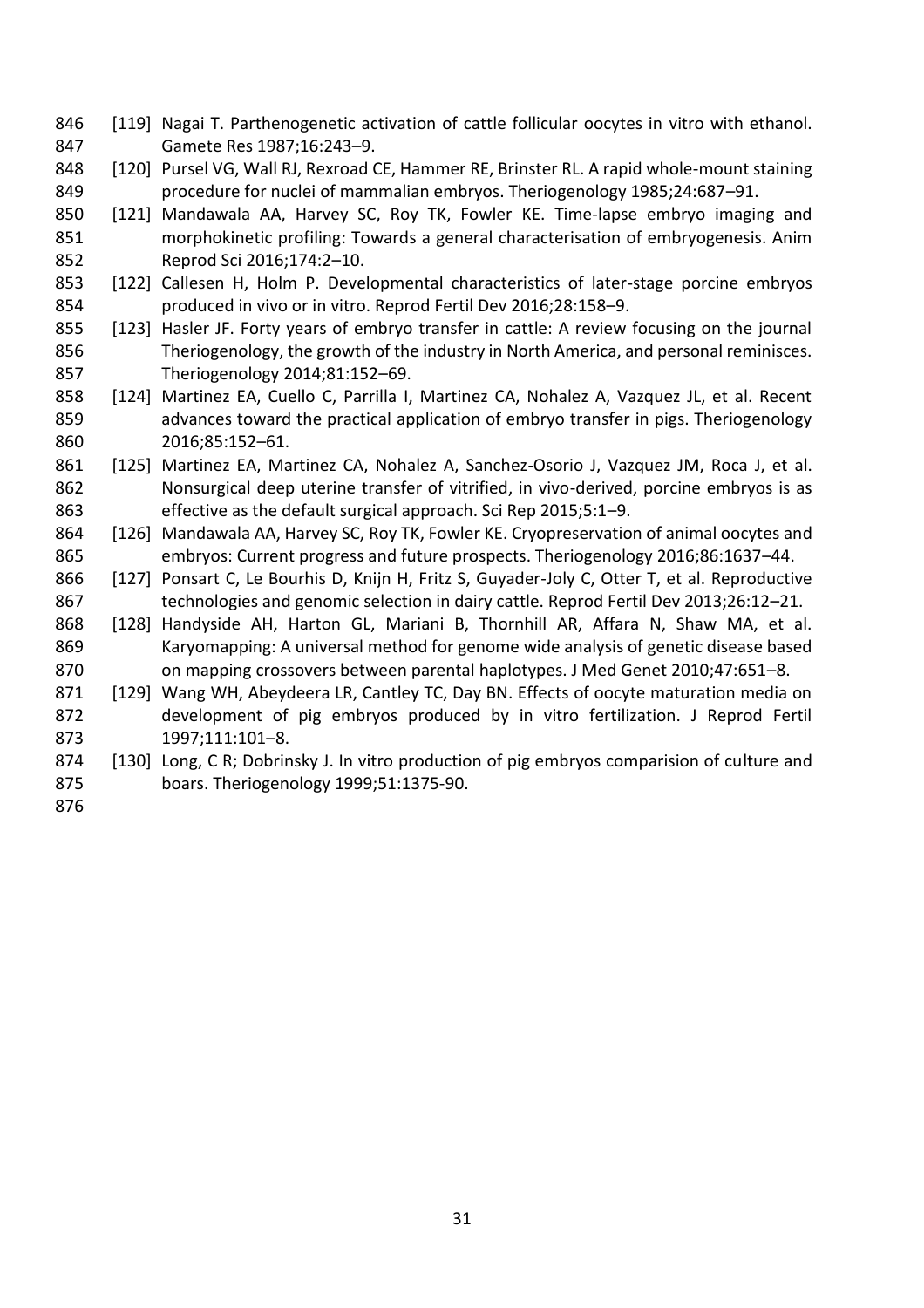| <b>Maturation media</b>                                            |             |                |                          |                                | Fertilisation and embryo culture media   |                          |                          |                          |                          |         |
|--------------------------------------------------------------------|-------------|----------------|--------------------------|--------------------------------|------------------------------------------|--------------------------|--------------------------|--------------------------|--------------------------|---------|
| <b>Concentration (mmol/L)</b>                                      | TCM-<br>199 | NCSU-23        | <b>mWM</b>               | NCSU-37<br>(glucose<br>medium) | NCSU-37<br>(pyruvate/<br>lactate medium) | BECM-7                   | PZM-3                    | PZM-4                    | PZM-5                    | NCSU-23 |
| Basal Medium Eagle amino acids (ml/L)                              | $\sim$      | $\sim$         | $\bar{a}$                |                                | $\overline{a}$                           | 20.00                    | 20.00                    | 20.00                    | 20.00                    |         |
| CaCl <sub>2</sub>                                                  | 1.80        | 1.70           | $\blacksquare$           | $\omega$                       | $\sim$                                   | $\sim$                   | $\sim$                   | $\sim$                   | $\sim$                   | $\sim$  |
| CaCl <sub>2</sub> .2H <sub>2</sub> O                               | $\sim$      | $\blacksquare$ | ä,                       | 1.70                           | 1.70                                     | 1.71                     |                          | ÷,                       | $\sim$                   | 1.70    |
| Calcium lactate                                                    | $\sim$      | $\blacksquare$ | 1.71                     | $\blacksquare$                 | $\blacksquare$                           | $\sim$                   | 2.00                     | 2.00                     | 2.00                     |         |
| Cysteine                                                           | 0.57        | 0.57           | 0.57                     | $\blacksquare$                 | $\overline{\phantom{a}}$                 | $\blacksquare$           | $\sim$                   | $\overline{\phantom{a}}$ | $\overline{\phantom{a}}$ | $\sim$  |
| Fatty acid-free BSA (mg/ml)                                        | $\sim$      | $\sim$         | $\overline{\phantom{a}}$ | 4.00                           | 4.00                                     | 4.00                     | 3.00                     | $\sim$                   | $\sim$                   | 4.00    |
| Gentamycin (mg/ml)                                                 | $\sim$      | ÷.             | L,                       | $\sim$                         | $\blacksquare$                           |                          | 0.05                     | 0.05                     | 0.01                     | 0.05    |
| Glucose                                                            | 5.55        | 5.55           | 5.56                     | 5.55                           | $\overline{\phantom{a}}$                 | 0.33                     | $\blacksquare$           | $\blacksquare$           | $\overline{\phantom{a}}$ | 5.55    |
| Hypotaurine                                                        | $\sim$      | 5.00           | $\sim$                   | $\sim$                         | ÷.                                       | 5.00                     | 5.00                     | 5.00                     | 5.00                     | 5.00    |
| KCI                                                                | 5.36        | 4.78           | 4.78                     | 4.78                           | 4.78                                     | 6.00                     | 10.00                    | 10.00                    | 10.00                    | 4.78    |
| KH <sub>2</sub> PO <sub>4</sub>                                    |             | 1.19           | 1.19                     | 1.19                           | 1.19                                     |                          | 0.35                     | 0.35                     | 0.35                     | 1.19    |
| L-Glutamine                                                        | 0.68        | 1.00           | $\sim$                   | 1.00                           | 1.00                                     | 1.00                     | 1.00                     | 1.00                     | 2.00                     | 1.00    |
| MgS0 <sub>4</sub> .7H <sub>2</sub> O                               | 0.81        | 1.19           | 1.19                     | 1.19                           | 1.19                                     | 1.19                     | 0.40                     | 0.40                     | 0.40                     | 1.19    |
| <b>Minimum Essential Medium nonessential</b><br>amino acids (ml/L) |             |                | ÷,                       |                                | $\blacksquare$                           | 10.00                    | 10.00                    | 10.00                    | 10.00                    |         |
| <b>NaCl</b>                                                        | 116.36      | 108.73         | 68.49                    | 108.73                         | 108.73                                   | 94.59                    | 108.00                   | 108.00                   | 108.0                    | 108.73  |
| NaHCO <sub>3</sub>                                                 | 26.19       | 25.07          | 25.07                    | 25.07                          | 25.07                                    | 25.07                    | 25.07                    | 25.07                    | 25.00                    | 25.07   |
| <b>Penicillin G</b>                                                | 100.00      | 100.00         | 100.00                   | $\blacksquare$                 | $\blacksquare$                           | $\blacksquare$           |                          | $\mathbf{r}$             | $\sim$                   |         |
| Phenol Red (g/L)                                                   | $\sim$      | $\overline{a}$ | $\overline{a}$           |                                | $\blacksquare$                           | 0.001                    | $\sim$                   | $\mathbf{r}$             | $\sim$                   |         |
| Polyvinyl alcohol (mg/ml)                                          |             |                | ä,                       | $\overline{\phantom{a}}$       | $\blacksquare$                           | $\blacksquare$           |                          | 3.00                     | 3.00                     |         |
| Porcine follicular fluid (%, v/v)                                  | 10.00       | 10.00          | 10.00                    | $\blacksquare$                 | $\blacksquare$                           | $\overline{\phantom{a}}$ | $\overline{\phantom{a}}$ | $\sim$                   | $\overline{\phantom{a}}$ |         |
| <b>Sodium lactate</b>                                              | $\sim$      | $\sim$         | 25.20                    | $\sim$                         | 2.73                                     | $\sim$                   | $\sim$                   | $\sim$                   | $\sim$                   |         |
| Sodium pyruvate                                                    | $\sim$      | $\sim$         | 0.33                     |                                | 0.17                                     | 23.00                    | 0.20                     | 0.20                     | 0.20                     |         |
| <b>Sorbitol</b>                                                    |             |                |                          |                                | 12.00                                    | $\blacksquare$           |                          | $\overline{\phantom{a}}$ | $\sim$                   |         |
| Streptomycin (µg/ml)                                               | 50.00       | 50.00          | 50.00                    | $\sim$                         | $\overline{\phantom{a}}$                 | $\blacksquare$           | $\sim$                   | $\overline{\phantom{a}}$ | $\sim$                   |         |
| <b>Taurine</b>                                                     |             | 7.00           | $\sim$                   |                                | $\blacksquare$                           | 7.00                     |                          | $\overline{\phantom{a}}$ | $\overline{\phantom{m}}$ | 7.00    |

877 **Table 1:** Composition of existing media used for *in vitro* maturation of oocytes, *in vitro* fertilisation and subsequent embryo culture. The table

878 demonstrates the constituents present in Tissue Culture Medium (TCM)-199, North Carolina State University (NCSU)-23 medium, modified

879 Whitten's Medium (mWM), North Carolina State University (NCSU)-37 medium (with glucose), North Carolina State University (NCSU)-37 880 medium (with pyruvate and lactate), Beltsville Embryo Culture Medium (BECM)-7, three iterations of Porcine Zygote Medium (PZM) and North

881 Carolina State University (NCSU)-23 medium specific to embryo culture. Values given are in mmol/L (unless otherwise stated) [21,27,98,129,130].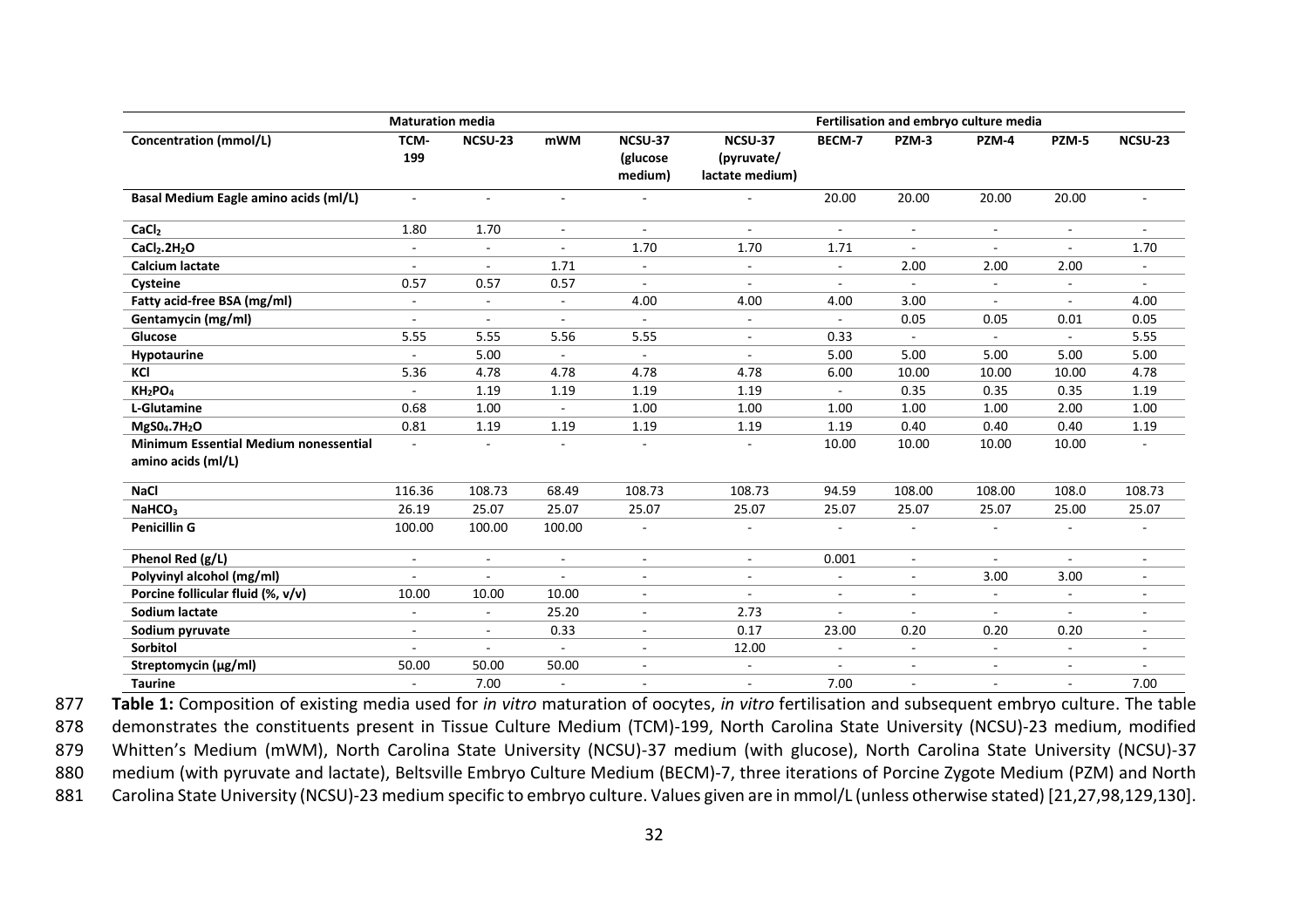**Figure 1:** Schematic representation of selection and production herds in pig production 883 indicating where *in vitro* production can achieve production gains. indicating where *in vitro* production can achieve production gains.

 **Figure 2:** Flowchart indicating the pig *in vitro* production process. The main challenges for commercial implementation are noted in red, these define the current research priorities in the field.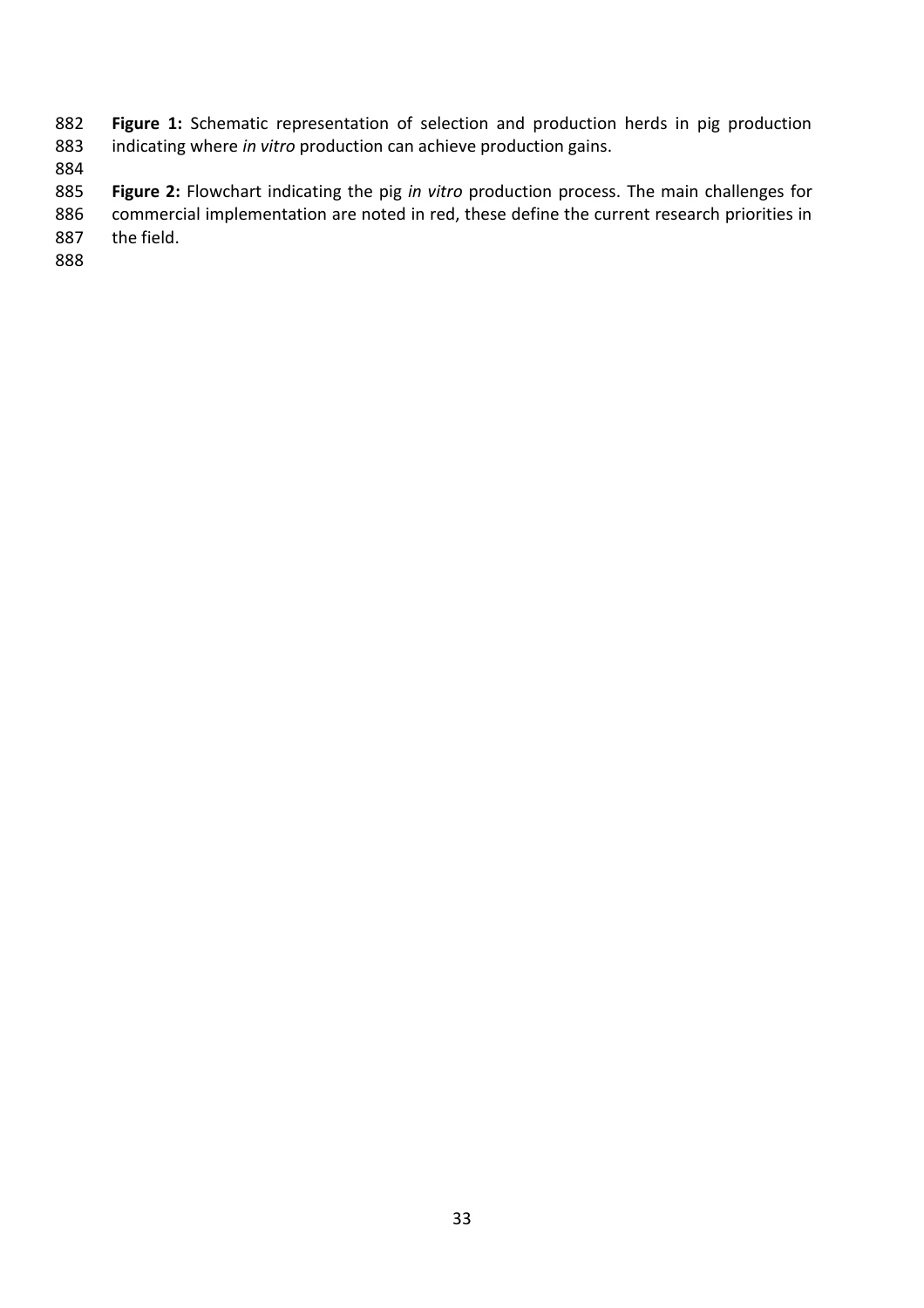